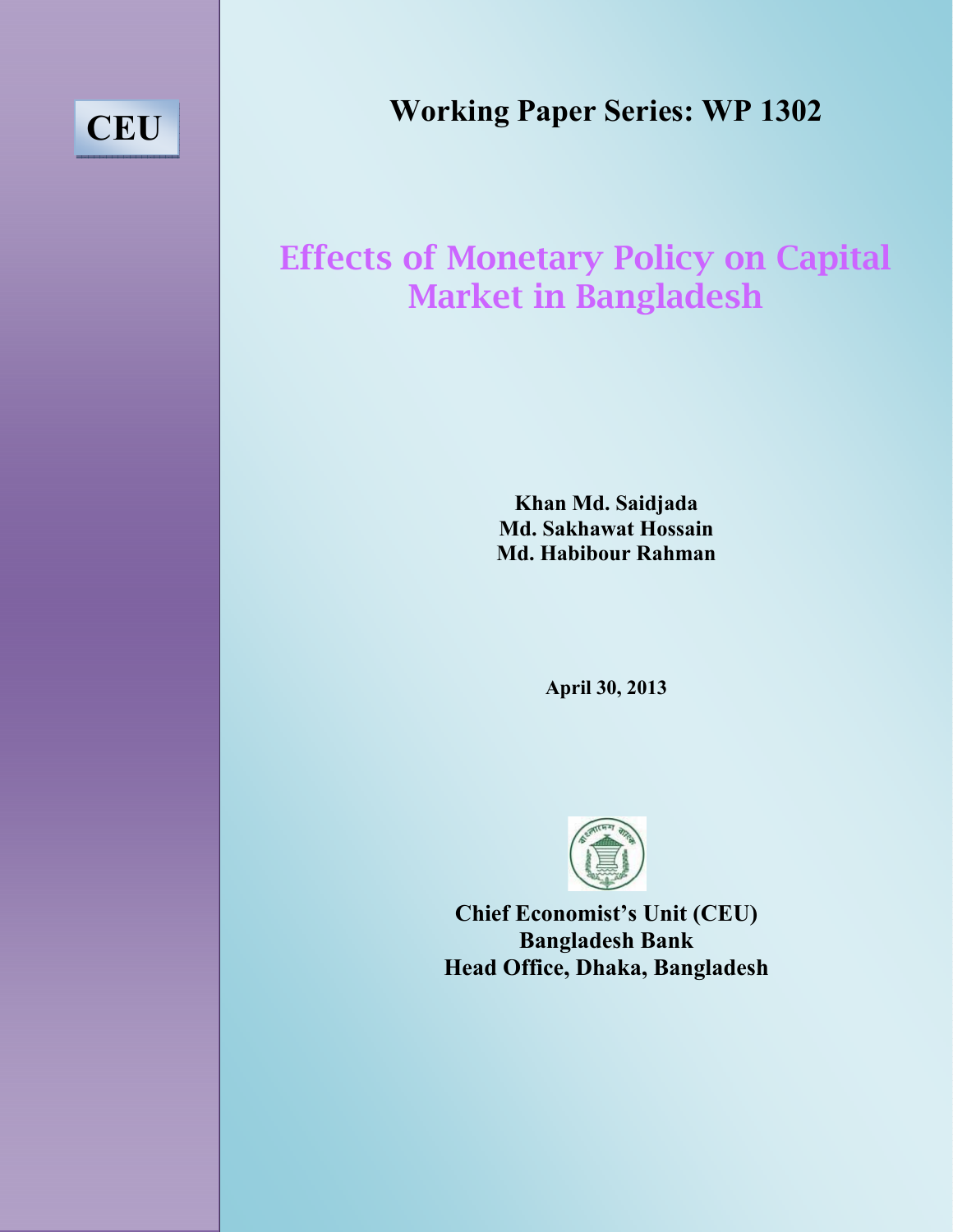# **Effects of Monetary Policy on Capital Market in Bangladesh**

Khan Md. Saidjada\* Md. Sakhawat Hossain Md. Habibour Rahman

### **Abstract**

The purpose of this paper is to estimate the responses of stock prices to monetary policy changes, exchange rate movements and domestic inflation in Bangladesh for the period July 1999-June 2012. To measure the monetary policy changes we use three alternative variables namely broad money, reserve money and 91-day treasury bill rate. In this study we adopt the widely used Johansen approach to cointegration along with Vector Error Correction model to assess long-run and short-run relationship among the above mentioned variables. Working over the period July 1999-June 2012, the results of this paper remain inconclusive particularly with respect to the relationship between monetary policy and stock prices. No cointegration and hence no long-run relationship among the variables is found when we use broad money or reserve money as a monetary policy variable. However, a long-run relationship is found if we use 91-day treasury bill rate as a monetary policy variable instead of broad money or reserve money. The relationship between stock prices and the exchange rate is also not significant.

**Keywords:** Stock prices, monetary policy, unit root, Cointegration, Vector Error Correction. **JEL Classification:** E43, E44, E52, F31

<sup>\*</sup> The authors are working in the Chief Economist's Unit of Bangladesh Bank. The authors are grateful to Dr. Hassan Zaman, Chief Economist, Bangladesh Bank for his valuable suggestions and comments. The views expressed in this paper are those of the authors' own and do not necessarily reflect those of Bangladesh Bank.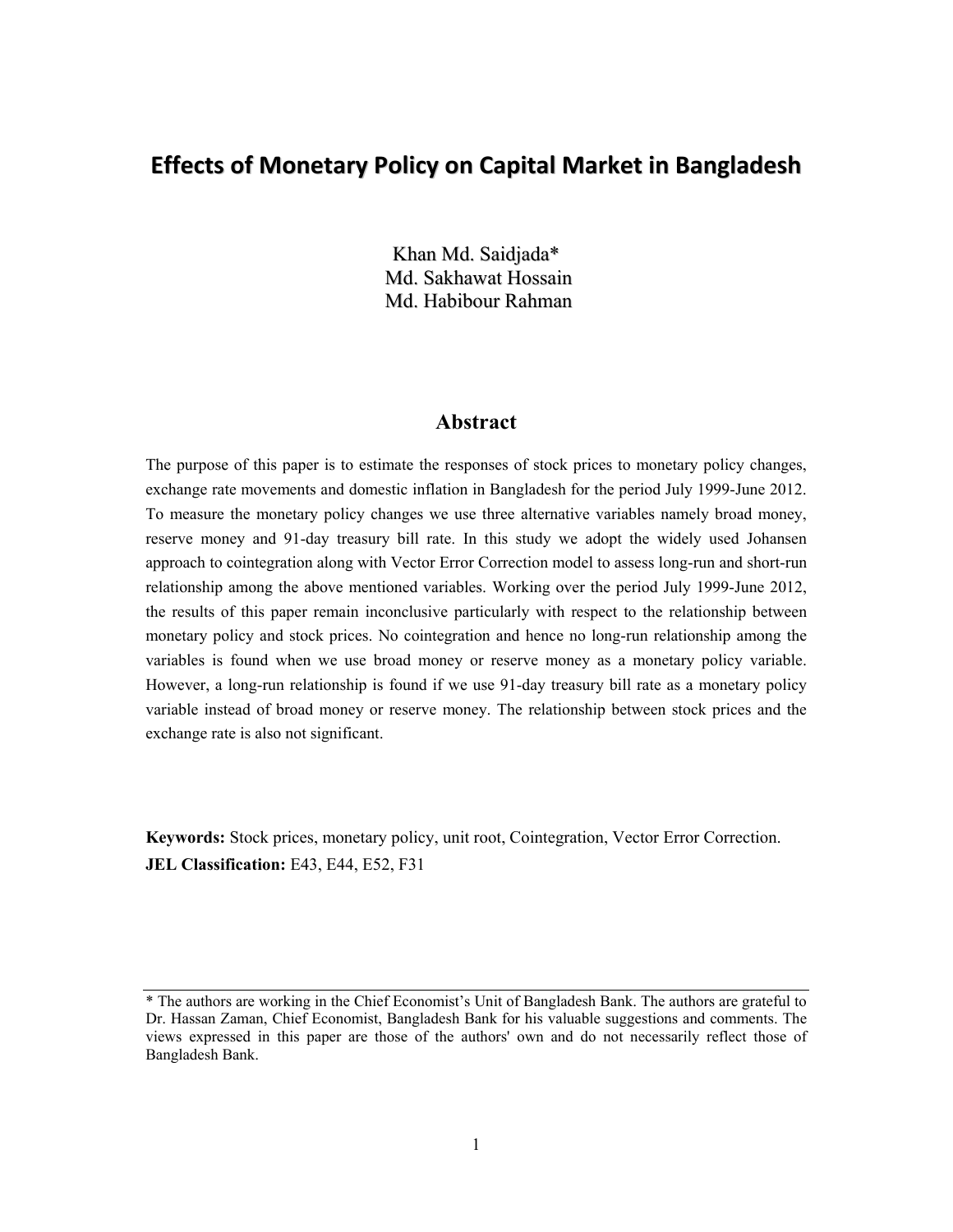#### **I. Introduction**

Capital market plays an important role in mobilizing financial resources from surplus units and transferring those to deficit and productive units of an economy. It provides an alternative source of funds for the firms for long-term investment purpose. In addition, a developed capital market also provides access to the foreign capital for domestic industries by creating a platform for foreign companies or investors to invest in domestic securities. Though the capital market of Bangladesh is one of the smallest in the world, it is the third largest in the South Asian region after India and Pakistan in terms of market capitalization<sup>1</sup>. During the last few years, stock market of Bangladesh has shown noteworthy growth in terms of almost all the indicators such as market capitalization, turnover and the price index. At the same time the market has experienced a notable volatility. Since stock prices are sensitive to economic conditions, it is crucially important for policymakers as well as investors to know the relationship between macroeconomic variables and stock price in Bangladesh.

Like many other countries, maintaining low and stable inflation and fostering higher inclusive growth are two main objectives of monetary policy in Bangladesh. However, instruments of monetary policy do not influence these objectives directly and immediately. Bernanke  $\&$ Kuttner (2005) argue that the most direct and immediate effects of monetary policy actions are on financial markets; by affecting asset prices and returns, policymakers try to modify economic behavior in ways that will help to achieve their ultimate objectives. Against this backdrop, this paper explores how monetary policy and asset prices, particularly stock prices, are related in Bangladesh.

Bangladesh Bank (the Central Bank of Bangladesh) pursues its monetary policy within a framework of monetary targeting with reserve money as the operating target, and broad money  $(M2)$  as an intermediate target<sup>2</sup>. Until early 1990s, the financial sector of Bangladesh was mostly government controlled. In the early 1990s, like many other developing countries, Bangladesh underwent financial sector reforms. The salient features of the Financial Sector Reform Program (FSRP) were interest rate liberalizations (i.e., lending and deposit rates have been gradually freed from restrictions except for certain categories of agricultural and export credit.), development of money market instruments (i.e., introduction of repo in July 2002 and reverse repo in June 2003), introduction of Open Market Operation (OMO) by various government treasury bills (T-bills) auction (e.g., 28-day, 91-day, 182-day, 364-day, 2-year, and 5-year) etc. These reforms allow Bangladesh Bank to conduct monetary policy relying on market based instruments along with direct instruments. Among the market based instruments,

<sup>1</sup> *Monthly Review*, December 2012, Vol. 27, No.12, Dhaka Stock Exchange

<sup>&</sup>lt;sup>2</sup> Monetary Policy Review, October 2005, Vol. 1, No. 1, Bangladesh Bank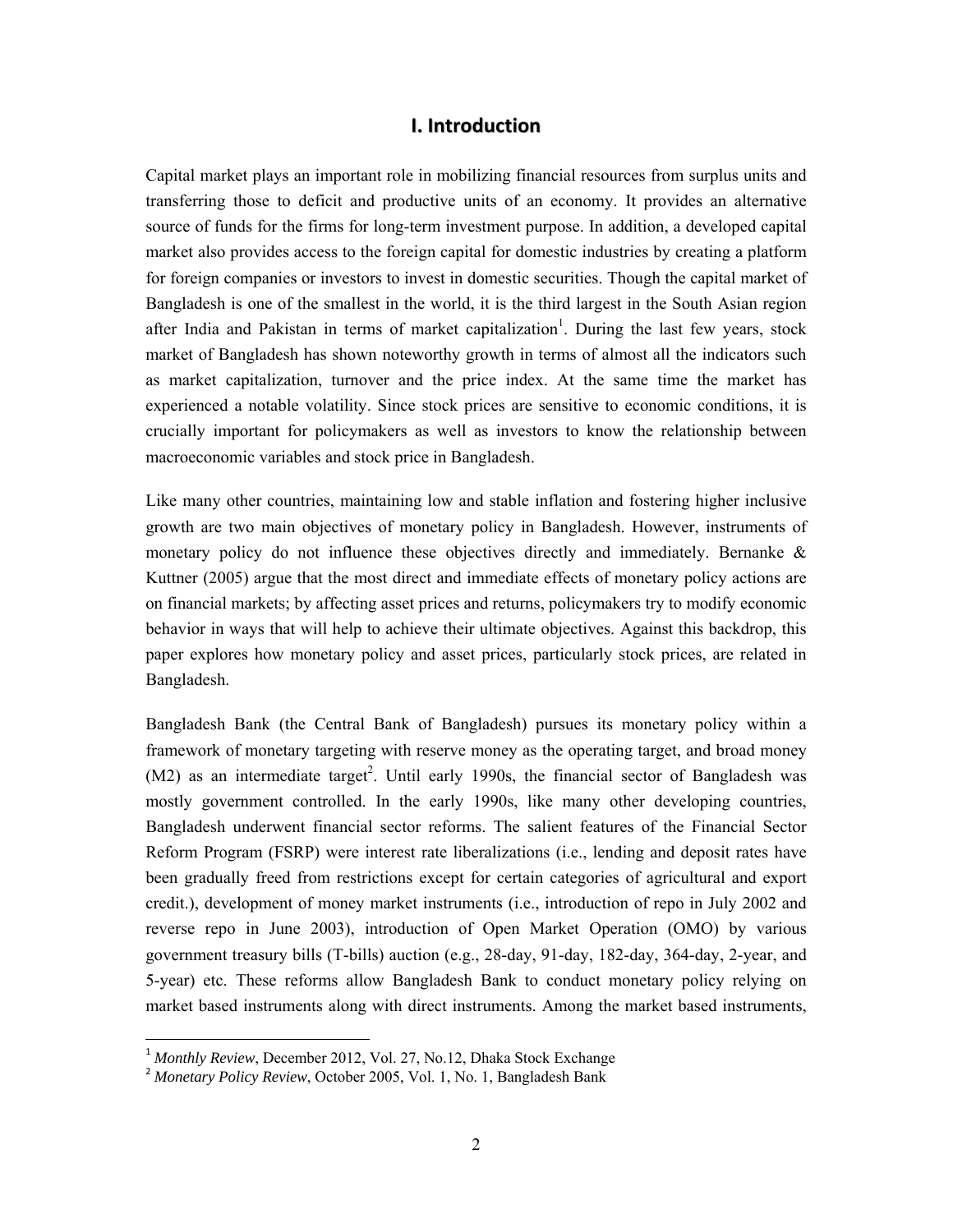yield rate on 91-day T-bill auctions, as a measure of short term interest rate, can be used as one proxy for monetary policy stance in Bangladesh<sup>3</sup>. This paper also considers broad money (M2) and reserve money as a monetary policy variable.

Theoretically, stock prices show a positive relationship with money supply and an inverse relationship with interest rate. The discounted cash flow model (Fisher, 1930 & Williams, 1938) states that the value of a stock is equal to the present value of its future cash flows. In accordance with New-Keynesian theory, the central bank exerts some control of the real interest rate due to prices being sticky in the short-run (Bjørnland & Leitemo, 2008). Hence, by altering interest rate, which serves as a discount rate, monetary policy can affect stock prices.

As the openness of Bangladesh economy is increasing over time, there is a possibility to have a relationship between exchange rate and stock prices. There are two models - Flow Oriented Model (Dornbusch & Fischer, 1980) and Stock Oriented Models (Branson, 1983 & Frankel, 1983) - those explain the relationship between stock prices and exchange rate. According to the Flow Oriented Model (Dornbusch & Fischer, 1980), which works through current account or trade balance, depreciation of a currency raises competitiveness of its domestic firms which lead to an increase in foreign demand for its exportables. As a result, revenue of the firm and its value increases which increases stock price in turn. On the other hand, Stock Oriented Models (Branson, 1983 & Frankel, 1983) predict that an increase in domestic stock prices will lead to an appreciation of the domestic currency.

In addition, this paper has an interest in looking into the relationship between stock prices and inflation, as one of the main objectives of monetary policy is price stability. The relationship between inflation and stock price is not direct and straightforward. Empirical evidence is also inconclusive. For these reasons, apart from monetary policy variables, this paper also includes exchange rate and domestic inflation.

Despite a number of papers on this issue in Bangladesh, none of these papers considers these variables simultaneously. This gap induces us to estimate the dynamic responses of stock prices to monetary policy changes, nominal exchange rate movements and domestic inflation in Bangladesh using recent data.

The rest of the paper is organized as follows: In the next two sections we discuss the recent development of Bangladesh's capital market and literature review respectively. Section four

<sup>&</sup>lt;sup>3</sup> Ahmed, Akhtaruzzaman & Barua (2006) provides a convincing argument in favor of using treasury bill as a monetary policy variable for Bangladesh, though they used 28-day treasury bill rate. Instead of 28 day treasury bill rate, we use 91-day treasury bill rate in this paper, because auction of 28-day treasury bills have not taken place after 29 June, 2008.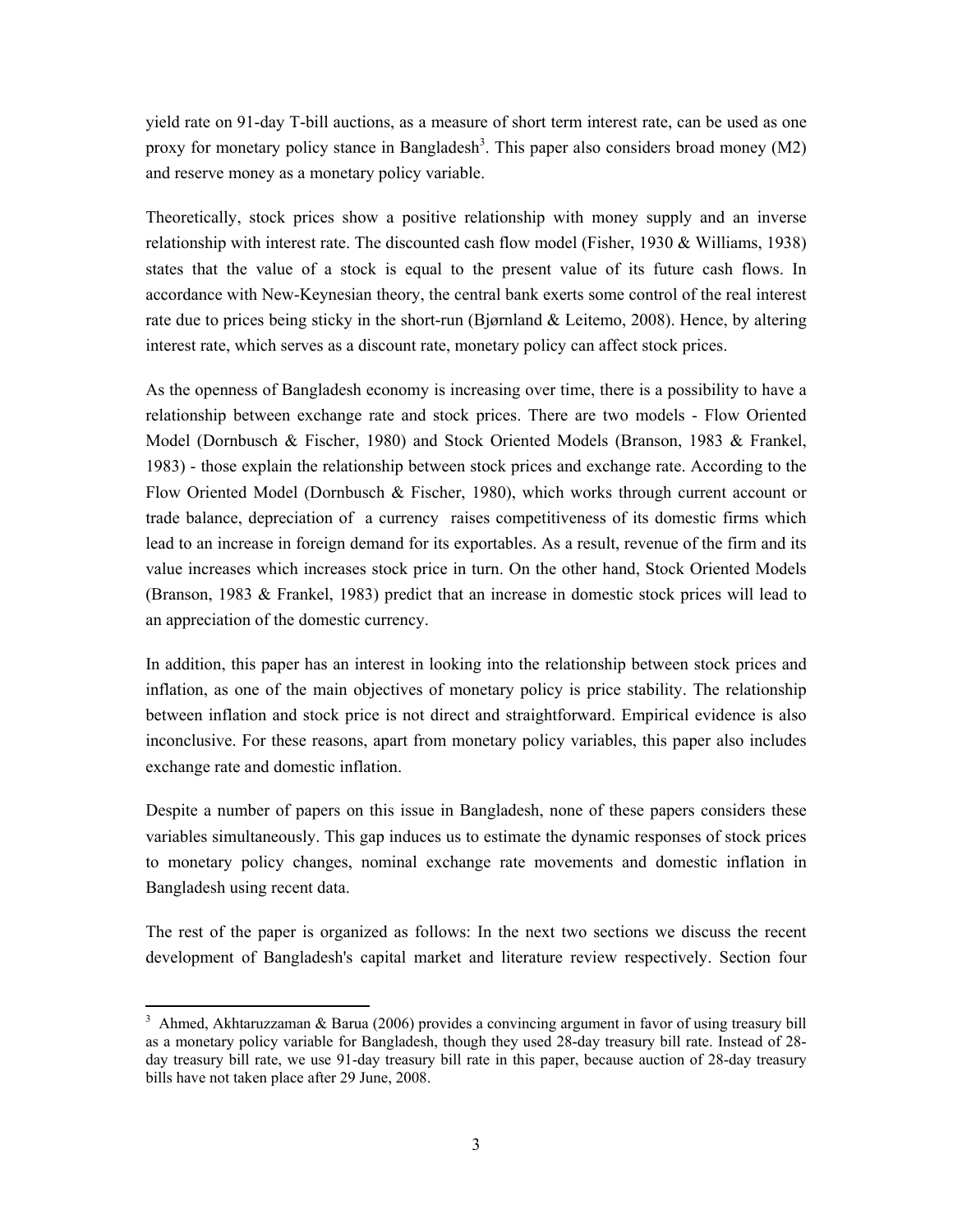discuses empirical methodology and data, while section five present empirical results. Section six provides concluding remarks.

#### **II. Recent Development of Capital Market in Bangladesh**

 Capital market, an integral part of a financial system, plays a significant role in economic development in any mature economy. In the presence of a bank-dominated financial system where the dependence on bank loan is substantial, capital market of Bangladesh is still at the evolving phase and has a heterogeneous composition compared with developed and well functioning capital markets. As a result, capital market in Bangladesh is yet to play a sufficient role in investment financing. In recent years, the development of capital market has got heightened attention from policy makers. In FY12, the amount of industrial term loans disbursed by banks and non-bank financial institutions (NBFIs) was Tk. 352.78 billion (of which the amount disbursed by NBFIs was Tk. 38.0 billion) compared with only Tk. 42.0 billion raised from new capital issues through private placements, public offerings, and right

| <b>Table 1: Indicators of Capital Market Development</b> |      |       |       |             |             |             |         |           |             |          |
|----------------------------------------------------------|------|-------|-------|-------------|-------------|-------------|---------|-----------|-------------|----------|
|                                                          | FY03 | FY04  | FY05  | <b>FY06</b> | <b>FY07</b> | <b>FY08</b> | FY09    | FY10      | <b>FY11</b> | FY12     |
| Securities<br>Market<br>(DSE)                            |      |       |       |             |             |             |         |           |             |          |
| Number of listed<br>securities <sup>4</sup>              | 260  | 267   | 259   | 277         | 281         | 294         | 308     | $279^{5}$ | 278         | 290      |
| Issued equity and debt<br>(billion Tk)                   | 36.1 | 46.8  | 52.8  | 64.7        | 83.7        | 109.0       | 147.2   | 213.1     | 305.7       | 384.25   |
| Market capitalization<br>(billion Tk)                    | 69.2 | 142.4 | 213.0 | 205.3       | 412.2       | 789.4       | 1,001.9 | 2,277.0   | 2,317.4     | 1,933.02 |
| Turnover (billion Tk)                                    | 30.6 | 24.8  | 74.1  | 46.0        | 164.7       | 543.2       | 892.8   | 2,714.3   | 3,258.8     | 1,171.45 |
| General price index                                      | 830  | 1,319 | 1,713 | 1,340       | 2,149       | 3,001       | 3,010.3 | 6,253.7   | 6,117.2     | 4,572.88 |
| Market cap to GDP<br>ratio                               | 2.30 | 4.28  | 5.75  | 4.93        | 10.18       | 17.18       | 20.19   | 43.92     | 41.1        | 31.64    |
| Market cap to M2 ratio                                   | 6.07 | 10.97 | 14.06 | 11.36       | 19.49       | 18.32       | 33.76   | 62.72     | 52.61       | 37.38    |

Source: *Monthly Review,* various issues, Dhaka Stock Exchange.

offerings in the capital market<sup>6</sup>. This indicates the overwhelming preference of bank finance in industrial investment financing. Such high dominance of term loans in bank financing implies low equity stake and high risk exposure on lending banks and financial institutions, including liquidity risk arising from funding of long term loans with relatively short term deposits. This shows that Bangladesh has a financial system which is highly dominated by the banks. Despite the limited role of the capital market, the capital market has shown notable progress, with

<sup>&</sup>lt;sup>4</sup> Including debentures but excluding government bonds.

<sup>&</sup>lt;sup>5</sup> Total 64 companies were delisted from Dhaka Stock Exchange Main market and transferred to OTC market.<br><sup>6</sup> See, *Bangladesh Bank Quarterly*, various issues, Bangladesh Bank and *Monthly Review*, Dhaka Stock

Exchange.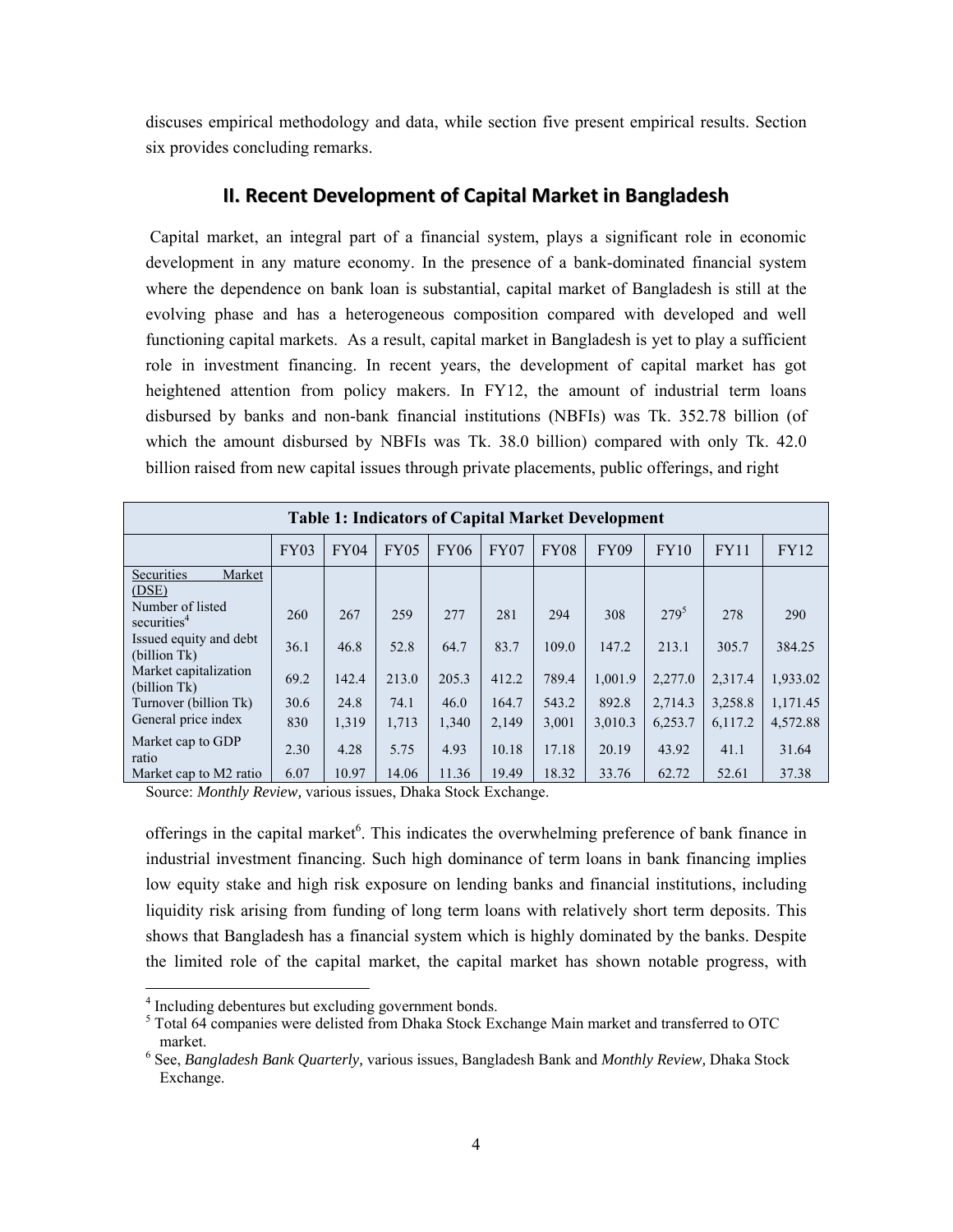upward trends in all share price indexes, turnover values, and market capitalization compared with ten years ago.



Figure 1: Share Price Index and Market capitalization to GDP and M2 Ratio

Figure-1 shows that market capitalization to GDP ratio started to rise from 2.3 percent in FY03 and continued to the historical highest of 43.92 percent in FY10. After FY10 market capitalization to GDP ratio started to decline and reached 31.65 percent in FY12. Similarly market capitalization to M2 ratio started to rise from 6.07percent in FY03 and continued to the historical highest of 62.72 percent in FY10. After FY10 market capitalization to M2 ratio started to decline and reached at 37.38 percent in FY12.

#### **III. Literature Review**

During the last few decades the area of the relationship between stock market returns and macroeconomic variables literature has been enriched by a large number of empirical research. Different authors have selected different macroeconomic variables for different countries and a variety of econometric techniques have been used to explore the relationship between stock prices and those selected variables. However, a few such empirical studies are found in Bangladesh context and their results are also inconclusive. In this section we review the studies related to foreign countries first and then papers in the context of Bangladesh.

Sprinkel (1971), Keran (1971), Homa and Jaffee (1971) found a significant relationship between money supply changes and stock prices in the United States for the period of 1918- 1963, 1956-1970 and 1954-1969 respectively. Using monthly data Cooper (1974) found a positive relationship between the S&P 500 Index and money supply in the United States for the period of 1947-1970. Using monthly data for the period of 1947-1972 in the United States,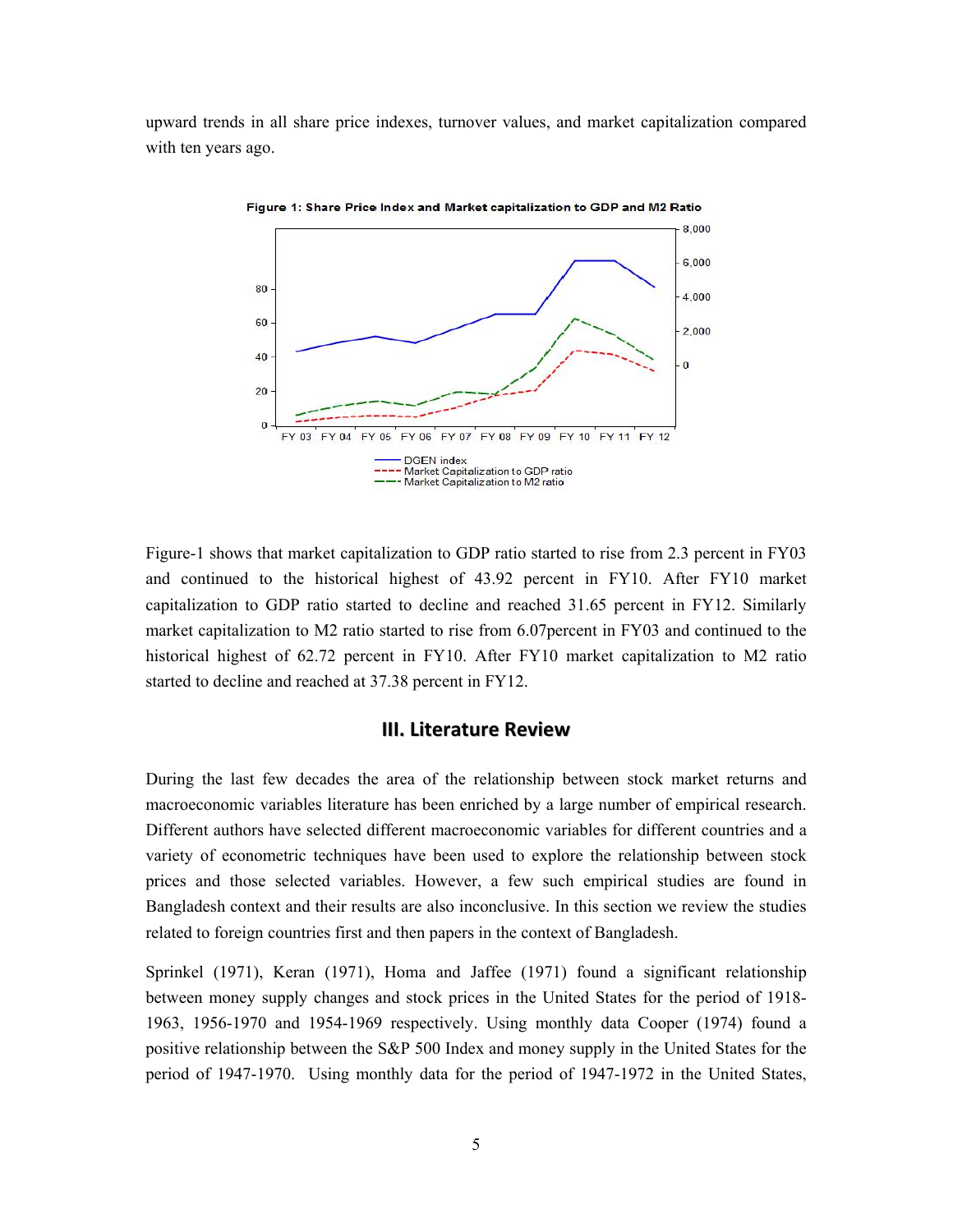Rozeff (1974) found that the lag effect of monetary policy on stock market was essentially zero. Stock returns did not lag behind growth rates of money supply. However, current stock returns bore a significant relationship to current monetary growth rates. All relationships of stock returns to monetary variables were significantly improved when current stock returns were related to future monetary data. Hafer (1985) studied the above relationship for the period of 1977-1984 using monthly data. He examined how stock returns changes due to changes in anticipated and unanticipated money supply growth. Based on evidence from several different stock price indexes, unanticipated changes in money have a statistically significant effect on stock prices. Expected changes in money do not display a statistically significant effect.

Mukherjee and Naka (1995) studied the relationship between Tokyo stock prices and several Japanese macroeconomic variables which include exchange rate, money supply, index of industrial production, inflation and interest rates. They used data ranging from January 1971 to December 1990 using a Vector Error Correction Model. They observed that stock price index had a positive relationship with all other variables except for inflation and interest rates.

Nasseh and Strauss (2000) investigated the relationship between stock prices and domestic and international macroeconomic activity in six countries in European continent; France, Germany, Italy, Netherlands, Switzerland, and the U.K. by using a cointegration approach. Their paper used quarterly data during the period of Q1:1962 to Q4:1995. They found that Industrial Production Indies (IP) and Business Surveys of Manufacturing Order (BSM) can explain movement of stock prices in long-run. They also find the negative influence of interest rates on stock prices. In addition, this study also argue that German industrial production and stock prices also positively influence on the return of other European stock markets like Netherlands, France, Italy, Switzerland and the UK.

Tsoukalas (2003) studied the relationship between stock prices and macroeconomic factors in Cyprus using the Vector Autoregressive model. The variables examined include exchange rate, industrial production, money supply, and consumer prices. The result of the study indicates a strong relationship between stock prices and all the macroeconomic factors.

Ibrahim and Aziz (2003) analyzed the dynamic linkages between stock prices and four macroeconomic variables for the case of Malaysia using the methods of cointegration and vector autoregression. Empirical results suggest the presence of a long-run relationship between these variables and the stock prices and substantial short-run interactions among them. In particular, documents positive short-run and long-run relationships between the stock prices and two macroeconomic variables. The exchange rate, however, is negatively associated with the stock prices. For the money supply, documents immediate positive liquidity effects and negative long-run effects of money supply expansion on the stock prices. Also notes the predictive role of the stock prices for the macroeconomic variables.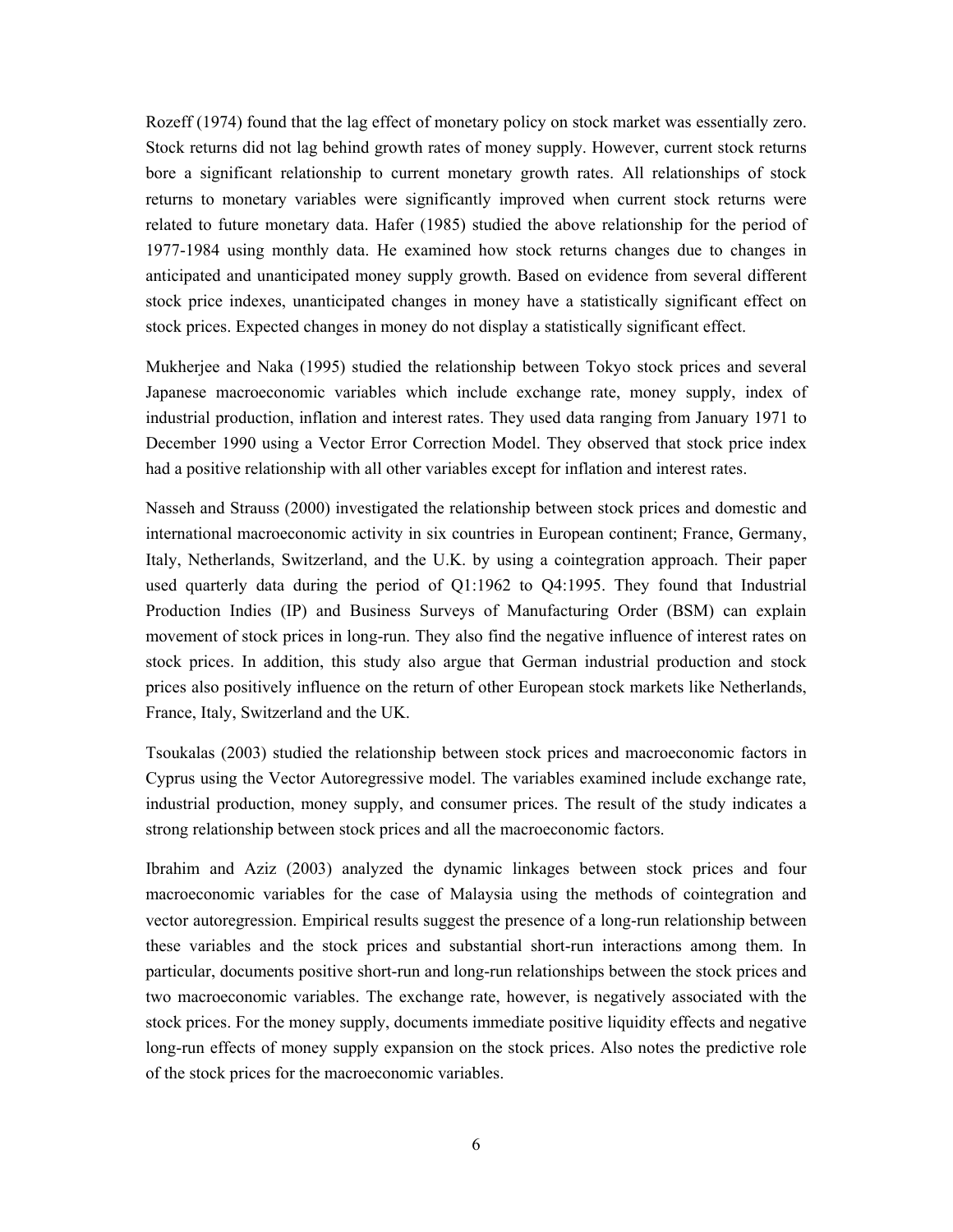Neri (2004) analyzed the relationship between monetary policy and stock market indices in the G-7 countries and Spain using the methodology of structural VARs. This paper found that contractionary monetary policy shocks, measured by exogenous increases in the short-term interest rate have, on average, small, negative and transitory effects on stock market indices. The persistence, the magnitudes and the timing of these effects differ significantly across countries.

Rapach (2001) provides another analysis, based on US data, of the effects of money supply shocks and other shocks on real stock prices. These shocks are identified by means of long-run restrictions. The main result is that each identified shock affects real stock prices. Expansionary monetary policy shocks have a positive effect on real stock prices, the response of which can be rationalized according to the standard present-value evaluation principle. The positive effect on output increases expected real dividends while the decrease in the interest rate reduces the discount factor at which future dividend payments are evaluated. Another interesting result is that aggregate supply and monetary policy shocks contributed significantly to the surge in stock prices in the second half of the 1990s.

Wu (2001) employed a monetary approach to analyze the asymmetric asset-price movements (exchange rates and stock prices) in Singapore, a small open economy with managed exchange rate targeting. The Singapore dollar exchange rates vis-a-vis the developed countries' currencies are negatively related to stock prices whereas the relationship between the Singapore dollar-Malaysian ringgit exchange rate and stock prices is positive instead. The pattern of asymmetry is explained by the relative exchange-rate elasticity of real money demand and real money supply and evidenced by the distributed-lag regression and VAR analysis. Furthermore, the distributed-lag regression of monthly data suggests that fiscal revenues as well as fiscal expenditures exert positive influences on stock prices.

Ratanapakorn and Sharma (2007) use Granger causality approach in order to investigate the long-term and short-term relationships between the US Stock Price Index (S&P 500) and six macroeconomic variables over the period 1975 until 1999. In the long-run relationship, they find that the stock prices negatively related to the long-term interest rate, and positive relationship between stock prices and the money supply, industrial production, inflation, the exchange rate and the short-term interest rate. They conclude that in the Granger causality sense, every macroeconomic variable causes the stock prices in the long-run but not in the short-run.

Stoica and Diaconașu (2012) found that monetary policy impact - via interest rate has both long and short term relationship between stock prices and interest rates in EU during 2000-2012. They also found that on the long-run the co-movement between interest rates and stock prices are stronger during the financial crisis period compared entire sample. Ioannidis and Kontonikas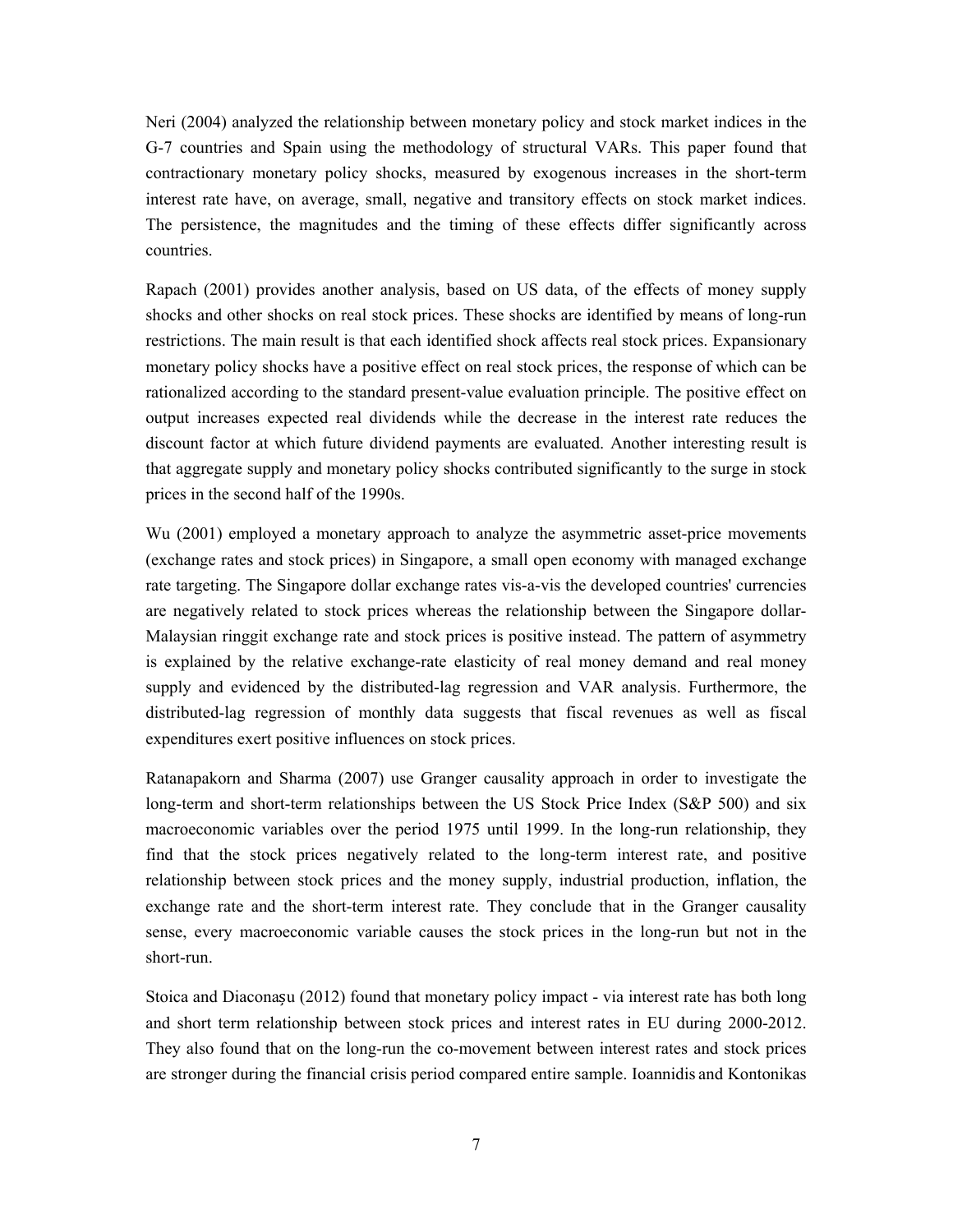(2008) found that monetary policy shifts significantly affect stock returns, thereby supporting the notion of monetary policy transmission via the stock market.

Arshad and Javed (2009) examined the relationship between stock returns of Karachi stock exchange and monetary variables in Pakistan such as money supply, treasury bill rates, foreign exchange rates, and the consumer price index for the period of June 1998 to June 2008. They concluded that monetary variables have a long-run as well as short-run relationship with equity returns. Using standard time series techniques they found a positive relationship with money supply and negative relationship with interest rate, inflation and exchange rate.

Agrwal, Srivastav and Srivastav (2010) analyzed the relationship between stock returns and Indian rupee-US Dollar exchange rates using daily data for the period of October 11, 2007 to March 9, 2009. They found a negative correlation between stock returns and exchange rates and unidirectional causality running from stock returns to exchange rate.

Ahmed, Akhtaruzzaman and Barua (2006) analyzed the relationship between monetary policy and stock price in Bangladesh using the methodology of structural VAR. This study employed monthly data on consumer price index, industrial production index, 28-day treasury bill rate, money supply (M1) and All Share Price Index of Dhaka Stock Exchange for the period spanning from April 1997 to March 2006. This study found that a contractionary monetary policy shock, measured by increase in the short-term policy interest rate (28-day treasury bill rate) has small negative effect on the stock price index and the effect is short lived in Bangladesh.

Banerjee and Adhikary (2009) investigated the dynamic effects of interest rate (weighted average interest rate on bank deposit) and exchange rate (USD against BDT) changes on All Share Price Index (ASPI) of Dhaka Stock Exchange. They applied the Johansen-Juselius procedure and the Vector Error Correction Model (VECM) respectively to test the cointegrating relationship and the existence of long–run equilibrium relationship among the variables for the period of January 1983 to December 2006. They found that the interest rate and exchange rate changes affect for the stock market in the long-run and there is no significant influence in the short-run.

Quadir (2012) studied the effects of macroeconomic variables of treasury bill interest rate and industrial production on stock returns on Dhaka Stock Exchange for the period between January 2000 and February 2007 on the basis of monthly time series data using Autoregressive Integrated Moving Average (ARIMA) model. This paper found a positive relationship between Treasury bill interest rate and industrial production with market stock returns but the coefficients have turned out to be statistically insignificant.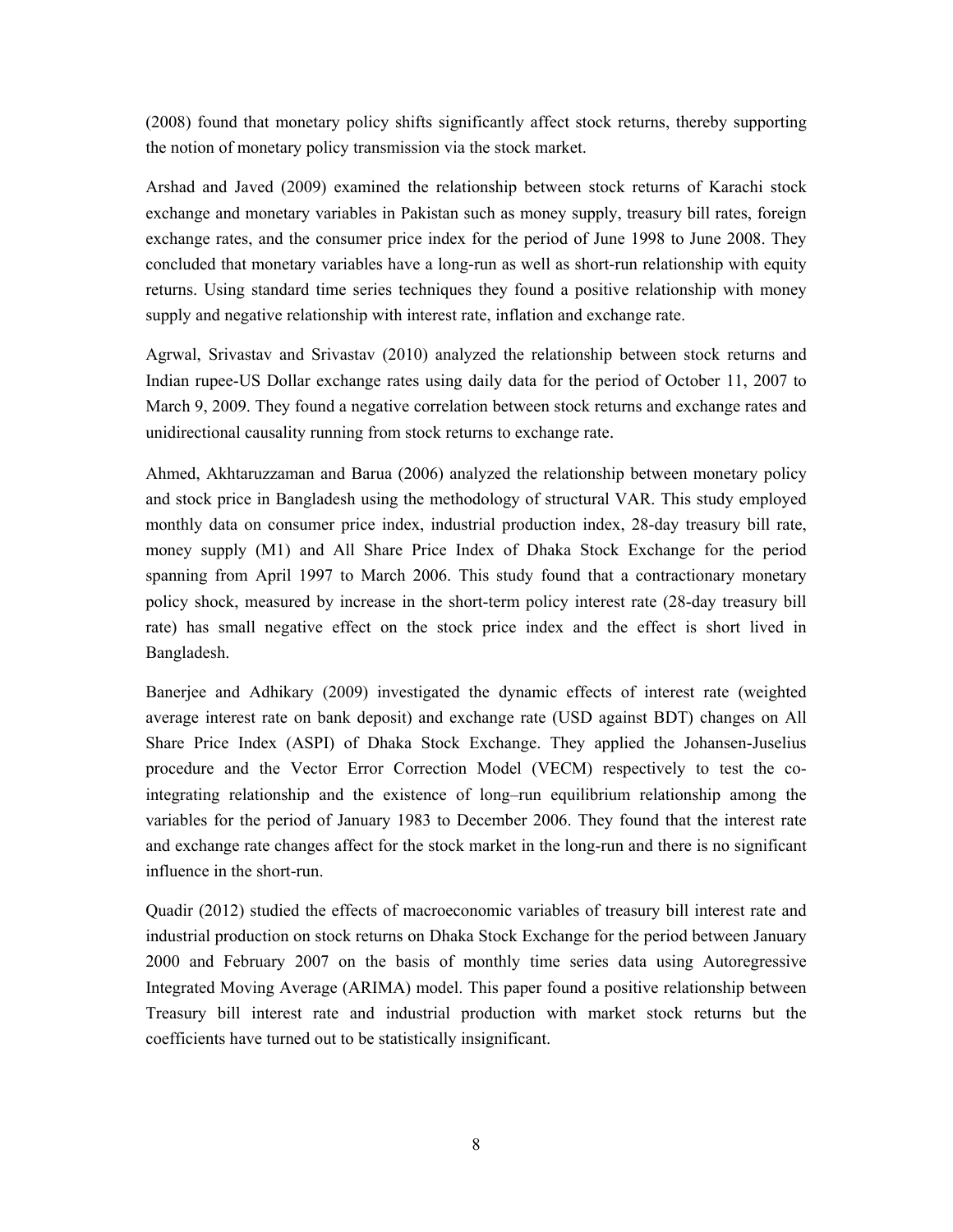Rahman and Uddin (2009) investigated the interactions between stock prices and exchange rates in three emerging countries of South Asia named as Bangladesh, India and Pakistan. They used average monthly nominal exchange rates of US dollar in terms of Bangladeshi Taka, Indian Rupee and Pakistani Rupee and monthly values of Dhaka Stock Exchange General Index, Bombay Stock Exchange Index and Karachi Stock Exchange All Share Price Index for period of January 2003 to June 2008 to conduct the study. Using Johansen cointegration and Granger causality test this study found neither cointegrating relationship nor any causal relationship between stock prices and exchange rates in the countries.

### **IV. Data and Methodology**

To estimate the effect of monetary policy shocks on stock prices, we have identified several variables that could capture the impact of the various transmission channels. Monthly data on Dhaka Stock Exchange General Index (DGENI), Reserve Money (RM), Broad Money (M2), Treasury bill rate (TRB), Consumer Price Index (CPI) and Nominal Exchange Rate of BDT against USD (ER) for the period July 1999 through June 2012 have been used in this study. The Dhaka Stock Exchange General Index (DGENI) is used as a proxy for stock prices in Bangladesh. This paper considers M2, RM and TRB alternatively as a monetary policy variable. To capture the relationship between stock prices and exchange rate, nominal exchange rate of Bangladeshi Taka *vis-à-vis* the United States dollar (BDT/USD) has been included in this study. Moreover, to estimate the impact of inflation, we have chosen the Consumer Price Index to include in the study. All the variables, with only exception of TRB, are expressed in natural logarithms. The data used in this study are collected from Bangladesh Bank, Bangladesh Bureau of Statistics and Dhaka Stock Exchange Ltd.

 Most of the macroeconomic variables are characterized by unit-root processes i.e., non stationary. As we see in Panel A of Figure A1 in Appendix, variables included in this study are most likely to have unit roots. Regression of non stationary variables may leads to a spurious result. The Augmented Dickey-Fuller (ADF) test (Dickey and Fuller 1979, 1981) is widely used to test unit roots in the variables. However, Monte Carlo simulations show that the power of the various DF tests can be very low (Enders, 2010). This means that DF test has an inherent bias in favor of accepting the null hypothesis of unit root. Phillips and Perron (1988) introduced an alternative of the Dickey-Fuller (DF) test that considered autocorrelation and heteroskedasticity. Choi and Chung (1995) argue that Phillips-Perron (PP) test appears to be more powerful than the ADF test in case of low frequency data. For these reasons, both the PP and ADF methodologies have been used in this study to test unit roots in the variables.

If the variables are integrated in same order, they are ready for testing cointegration. If the variables are found to be I (1), the existence of cointegrating relationship among the variables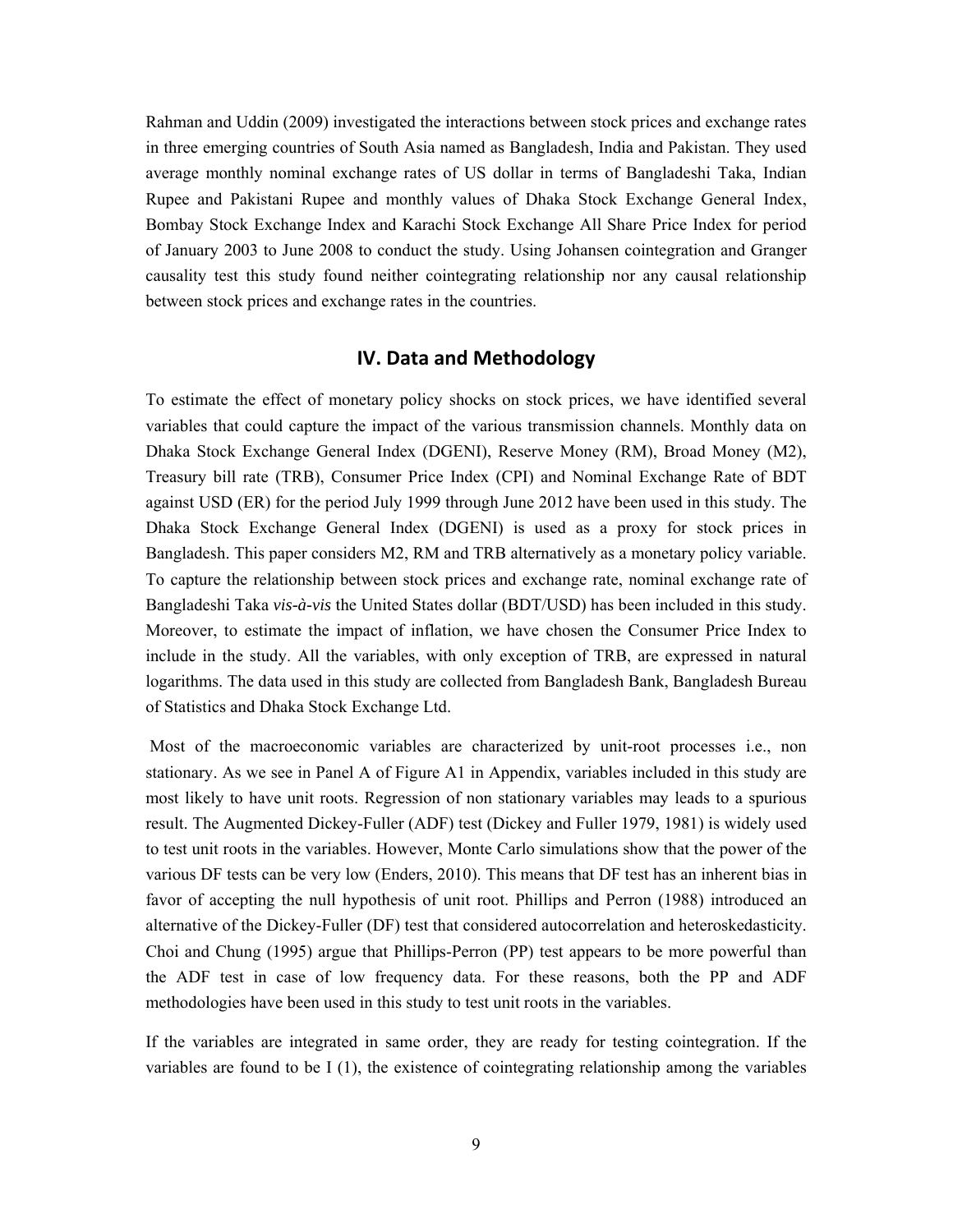will be checked using the Johansen approach, due to Johansen (1988), and Johansen and Juselius (1990). If the series are really cointegrated, the number of the cointegrating relation must be less than the number of variables in the model. If both the trace and maximum eigenvalue tests suggest the presence of one cointegrating relationship, there exists a long-run relationship among the variables. Then using the cointegrating relationship a Vector Error Correction (VEC) model will be developed, which explains the short-run dynamics of the variables. For the stability of the equilibrium relationship, at least one of the error correction terms requires to be significant, because they represent the coefficients for the speed of adjustment once the system is shocked.

After the VEC estimation, we will proceed to unveil innovation accounting that includes impulse responses and variance decompositions. Impulse response functions and variance decompositions are used to summarize the dynamic relations between variables in the system. The forecast error variance decomposition shows to what variability in one element can be explained by the innovations from the other element in the system.

## **V. Estimation Results: Cointegration, Vector Error Correction and Innovation Accounting**

As per the methodology, Table 2 presents the results of the ADF and PP unit root tests<sup>7</sup> for the variables included in the study. We conduct each type of unit root test for different specifications i.e., without trend and with trend. The outcomes of both tests are robust and consistent in that all the series are  $I(1)$  in level, and  $I(0)$  in first difference irrespective of their specifications. Since all the variables are  $I(1)$  in level, this property qualify the variables to be examined in the Johansen cointegration test. However, the results of the Johansen cointegration test are lag length sensitive. To determine the optimal lag length, the most common procedure is to use the Akaike information criterion (AIC) or Schwartz Bayesian criterion (SBC). Though the SBC selects a more parsimonious model, we consider both of the criteria in this experiment<sup>8</sup>. Based on the data, as shown in Figure A1 in appendix, in the Johansen cointegration test specification either of option *"intercept (no trend) in cointegrating equation and in VAR"* or option *"intercept and trend in cointegrating equation and no intercept in VAR"* will be appropriate. However, to make the test more general, we check for the both options.

 $<sup>7</sup>$  All the estimations and tests in this study have been conducted using Eviews7 econometric package.</sup>

<sup>8</sup> In practice, the SBC will select a more parsimonious model than will either the AIC or *t*-tests. Nevertheless, whichever method is used, the researcher must ensure that residuals act as white-noise processes (Enders, 2010:217).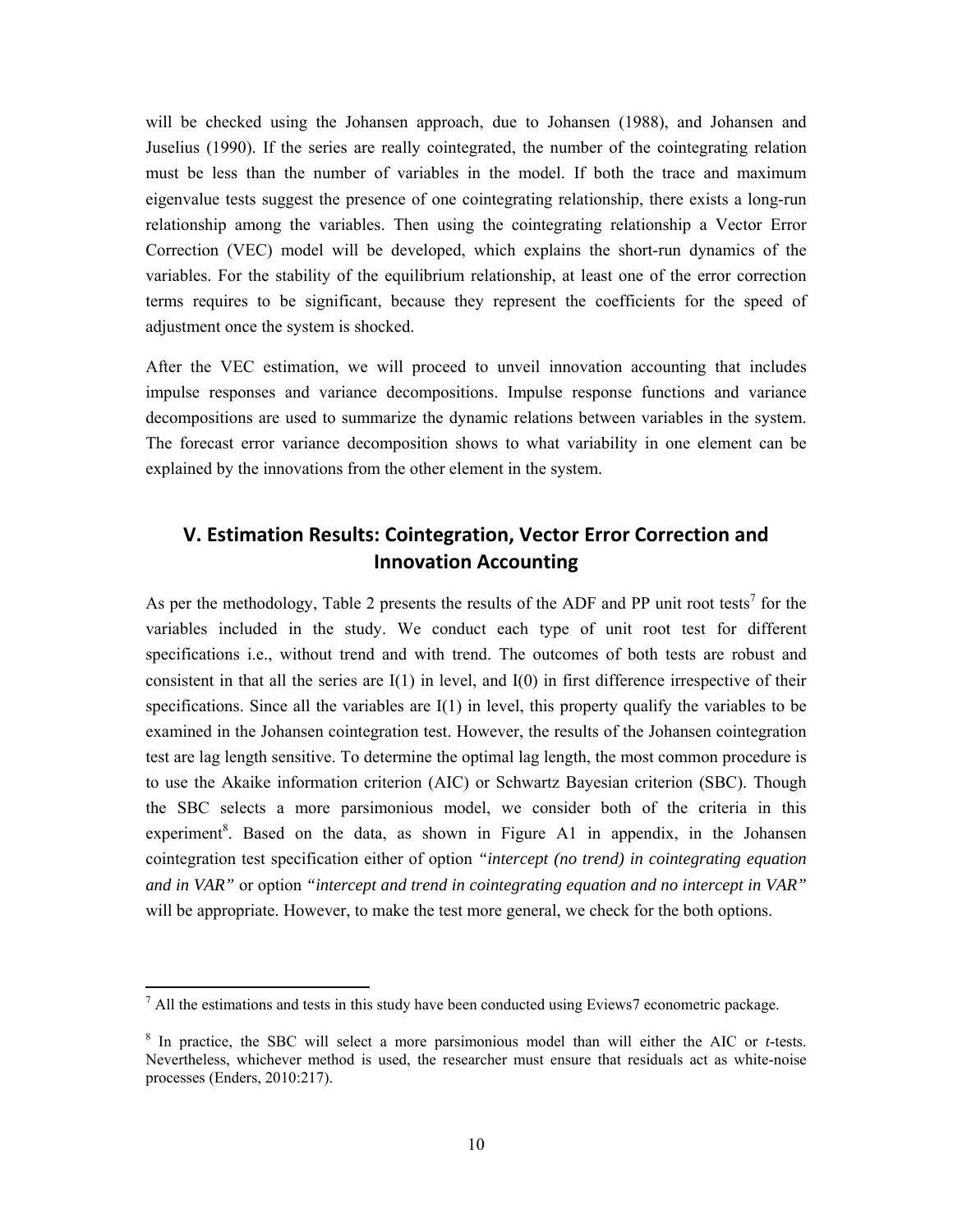|                |                   |                      | <b>Augmented Dickey-Fuller Test</b> |                      |                   | <b>Phillips-Perron Test</b> |                     |                      |        |
|----------------|-------------------|----------------------|-------------------------------------|----------------------|-------------------|-----------------------------|---------------------|----------------------|--------|
|                | In level          |                      | In first difference                 |                      | In level          |                             | In first difference |                      |        |
| Variables      | Intercept         | Int.<br>and<br>trend | Intercept                           | Int.<br>and<br>trend | Intercept         | Int.<br>and<br>trend        | Intercept           | Int.<br>and<br>trend | Remark |
| <b>DGENI</b>   | $-0.83$<br>(0.81) | $-2.22$<br>(0.47)    | $-12.24$<br>(0.00)                  | $-12.21$<br>(0.00)   | $-0.84$<br>(0.80) | $-2.57$<br>(0.29)           | $-12.24$<br>(0.00)  | $-12.21$<br>(0.00)   | I(1)   |
| <b>TRB</b>     | $-2.58$<br>(0.10) | $-2.48$<br>(0.34)    | $-4.89$<br>(0.0001)                 | $-4.97$<br>(0.0004)  | $-1.93$<br>(0.32) | $-1.70$<br>(0.75)           | $-7.69$<br>(0.00)   | $-7.83$<br>(0.00)    | I(1)   |
| M <sub>2</sub> | 2.86<br>(1.00)    | $-0.24$<br>(0.99)    | $-18.68$<br>(0.00)                  | $-19.34$<br>(0.00)   | 2.34<br>(1.00)    | $-0.44$<br>(0.99)           | $-17.45$<br>(0.00)  | $-18.45$<br>(0.00)   | I(1)   |
| <b>RM</b>      | $-0.05$<br>(0.95) | $-2.55$<br>(0.30)    | $-20.68$<br>(0.00)                  | $-20.62$<br>(0.00)   | 0.23<br>(0.97)    | $-2.53$<br>(0.32)           | $-21.87$<br>(0.00)  | $-21.80$<br>(0.00)   | I(1)   |
| <b>CPI</b>     | 3.64<br>(1.00)    | $-2.13$<br>(0.53)    | $-9.92$<br>(0.00)                   | $-10.75$<br>(0.00)   | 3.42<br>(1.00)    | $-2.11$<br>(0.54)           | $-10.03$<br>(0.00)  | $-10.70$<br>(0.00)   | I(1)   |
| ER             | $-0.58$<br>(0.87) | $-1.98$<br>(0.60)    | $-10.96$<br>(0.00)                  | $-10.93$<br>(0.00)   | $-0.59$<br>(0.87) | $-2.11$<br>(0.54)           | $-10.87$<br>(0.00)  | $-10.84$<br>(0.00)   | I(1)   |

**Table 2: Unit root tests for variables**

Note: The null hypothesis states that the variable has a unit root. P-values are shown in the parentheses following each adjusted t-statistic. DGENI, TRB, M2, RM, CPI and ER indicate Dhaka Stock Exchange General Index, 91-Day Treasury Bill Rate, Broad Money, Reserve Money, Consumer Price Index and Nominal Exchange Rate of BDT against USD respectively. All the variables, with only exception of 91-Day Treasury Bill Rate, are expressed in natural logarithms.

As mentioned earlier, this paper considers M2, RM and TRB rate alternatively as a monetary policy variable. If we consider M2 as a monetary policy variable instead of RM and TRB, SBC suggests one lag for four variables (DGENI, M2, CPI and ER) Vector Autoregression (VAR), while AIC suggests two lags. If we use one lag in VAR, we get conflicting results: the maximum eigenvalue test indicates no cointegration, whereas the trace test indicates the presence of one cointegrating relation among the variables<sup>9</sup> (Panel A of Table A1 in appendix). Johansen and Juselius (1990) suggest that the maximum eigenvalue test gives better results. Enders (2010:392) argues that when the results conflict, the maximum eigenvalue test is usually preferred for its ability to pin down the number of cointegrating vectors. Against this backdrop, we reject the possibility of the existence of any cointegrating relationship under this option<sup>10</sup>.

<sup>9</sup> In Eviews, we use option *"intercept (no trend) in cointegrating equation and in VAR"* in the Johansen cointegration test specification.<br><sup>10</sup> We also use option "intercept and trend in cointegrating equation and no intercept in VAR" in the

cointegration test specification. In this case both the trace test and the maximum eigenvalue test indicate no cointegration (Panel B of Table A1 in appendix).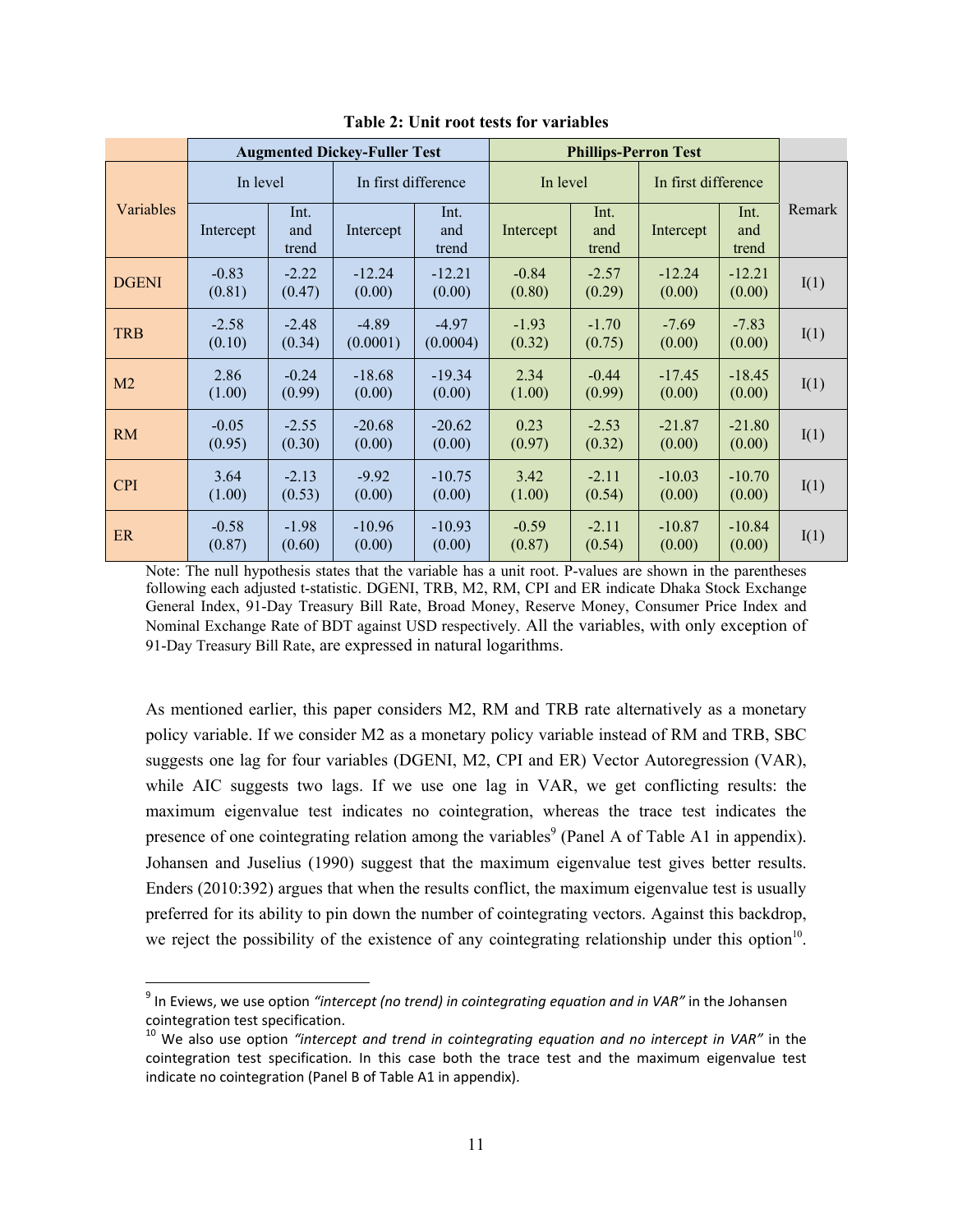Similarly, under two-lag assumption, both options indicate no cointegrating relation among the variables (Panel C  $&$  D of Table A1 in appendix).

If we replace M2 with RM, then for the four variables case (DGENI, RM, CPI and ER), SBC and AIC suggest 1 and 2 lag in VAR respectively. In this case, both options under either lag specification indicate no cointegrating relation among the four variables (Table A2 in appendix).

If we drop RM from the model and include 91-day treasury bill rate as a monetary policy variable, then for the four variables case (DGENI, TRB, CPI and ER), SBC and AIC suggest 1 and 3 lag in VAR respectively. In this case, under one-lag in VAR assumption, both options indicate no cointegrating relation among the variables. However, under three-lag in VAR specification and first option, both the trace and maximum eigenvalue suggest one cointegrating relation among the four variables, indicating the existence of the long-run relationship in the system (Table 3). Then a Vector Error Correction (VEC) model requires estimating to understand the short-run dynamics in the system.

|                                 |                 |                 | $\lambda$ Stat | Critical<br><b>Values</b> | Probability | No. of CE |
|---------------------------------|-----------------|-----------------|----------------|---------------------------|-------------|-----------|
| $\lambda$ trace tests:          |                 |                 |                |                           |             |           |
|                                 | $H_0: r=0$      | $H_A: r > 0$    | 60.06          | 47.86                     | 0.00        |           |
|                                 | $H_0: r \leq 1$ | $H_A: r > 1$    | 28.31          | 29.80                     | 0.07        | $\theta$  |
| $\lambda$ <sub>max</sub> tests: |                 |                 |                |                           |             |           |
|                                 | $H_0: r=0$      | $H_A$ : $r = 1$ | 31.75          | 27.58                     | 0.01        |           |
|                                 | $H_0: r=1$      | $H_A$ : $r = 2$ | 18.77          | 21.13                     | 0.10        | $\theta$  |

**Table 3: Johansen cointegration tests** 

Note: The  $\lambda_{\text{trace}}$  and  $\lambda_{\text{max}}$  are calculated as per Johansen (1988) and Johansen and Juselius (1990). P-values are calculated as per MacKinnon et al. (1999). Critical values reported here are for the 5 percent significance level. CE stands for cointegrating equation. r stands for the rank of the matrix, which denotes the number of the CE between the variables.  $H_0$  and  $H_A$  denote the null and alternative hypotheses, respectively.

Table 4 presents VEC (3) estimates for stock price index, T-bill rate, consumer price index and exchange rate in Bangladesh (for detail VEC results see Table 3A in Appendix). The cointegrating equation, as placed at the top of the table, shows a long-run significant negative relationship between stock prices and T-bill rate; and positive relationship of consumer price index and exchange rate with stock prices. However, the coefficient of exchange rate is not significant at the 5 percent level. The coefficient of error correction term on the regression with first difference Stock Price Index is significant, suggesting the adjustment nature of stock prices if the long-run equilibrium relationship is shocked. Pesaran and Pesaran (2009) assert that the sign of the error correction term must be opposite to that of the coefficient on the same variable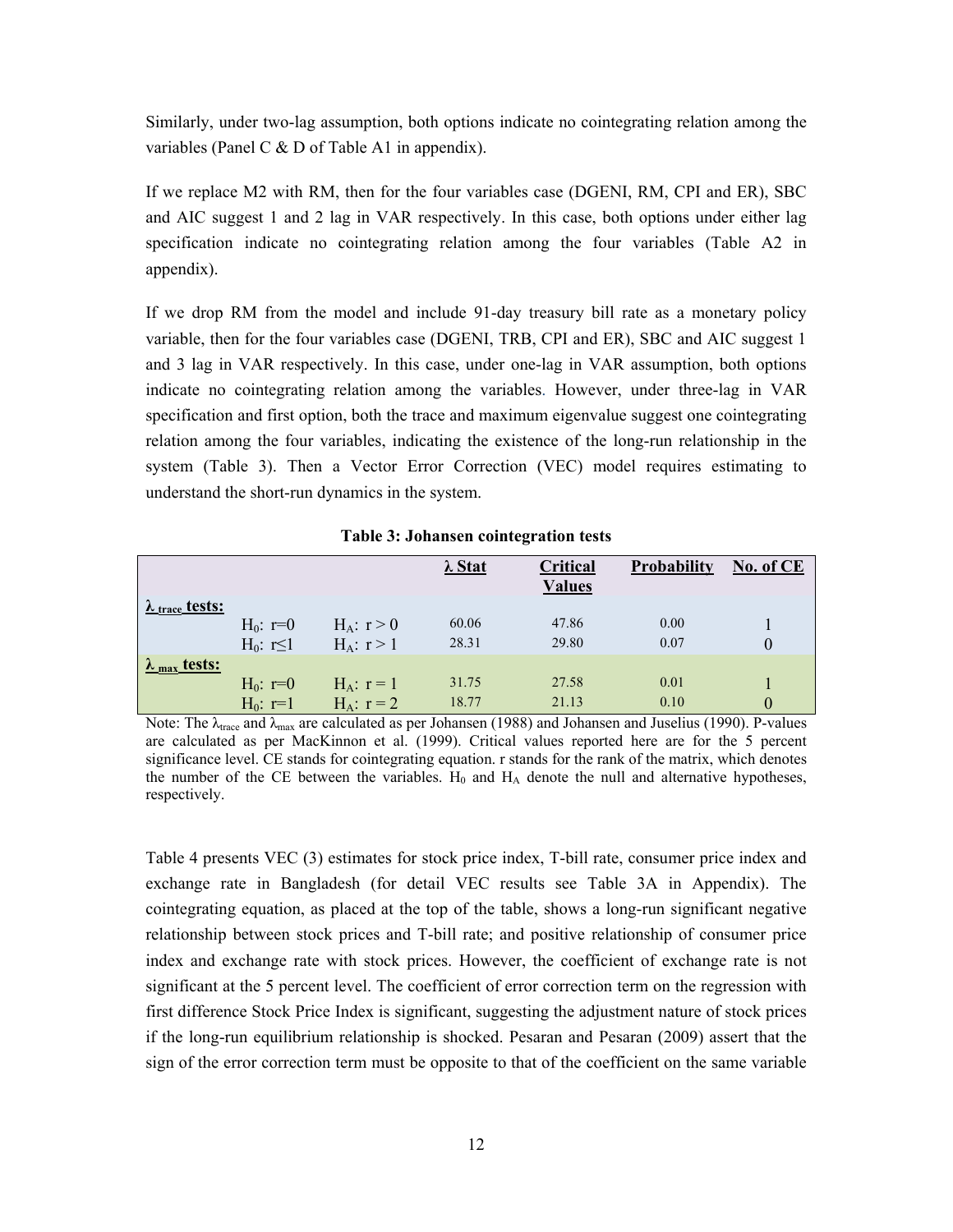in the cointegrating equation. The long-run equilibrium equation in this study has been normalized on stock prices, and hence possesses a positive sign. The corresponding error correction term on first differenced Stock Price Index has a negative sign as expected.

| R-squared                | 0.26      | 0.31      | 0.13      | 0.07                                                                   |
|--------------------------|-----------|-----------|-----------|------------------------------------------------------------------------|
|                          | $[-4.79]$ | $[-0.62]$ | [2.64]    | [1.37]                                                                 |
| $ECT(-1)$                | $-0.1758$ | $-0.1193$ | 0.0068    | 0.0080                                                                 |
| <b>Error Correction:</b> | D(DGENI)  | D(TBR)    | D(CPI)    | D(ER)                                                                  |
|                          |           | f 6.491   | $[-6.52]$ | $[-1.42]$                                                              |
| UE IUI VEUNIDI. EUI $=$  |           |           |           | DUENI(-1) $\pm$ 0.1100 1DN(-1) -2.32 CFI(-1) -1.032/ EN(-1) $\pm$ 0.10 |

**Table 4: Cointegrating Equation and Vector Error Correction estimates** 

CE for VECM(3): ECT= DGENI(-1) + **0.1188** TBR(-1) -**2.32** CPI(-1) -1.0527 ER(-1) + 8.10

Note: All values in the parentheses against each coefficient are t-statistic. ECT denotes error correction term. CE stands for cointegrating equation.

In the same fashion, the coefficient of is statistically significant both in the long-run cointegrating equation and short-run error correction dynamics and the corresponding error correction term on first differenced Consumer Price Index (though it is very weak) has appropriate sign. The coefficient of T-bill rate appears with a significant negative sign in the cointegrating equation. The sign of corresponding error correction term is negative as expected, but is insignificant; suggesting T-bill rate is weakly exogenous in the T-bill rate–stock price relationship. Exchange Rate is insignificant both in the long-run cointegrating equation and short-run error correction dynamics. Although there is a long term relationship among stock prices, T-bill rate and consumer price index, it is only stock prices and Consumer Price Index that adjust any disequilibrium once the system is shocked; T-bill rate and Exchange Rate do not adjust any disequilibrium. The coefficient of error correction term on first-differenced stock price index is -0.1758. This implies that only 17.58 percent of the last month's disequilibrium is corrected this month, requiring almost 6 months to bring the system into the steady state once it is disturbed. In the growth equations of four variables, there exist short-run interactions between stock prices and any other variables in the model, but are not significant at 5 percent level of significance. Hence, looking into short-run dynamics through innovation accounting becomes imperative.

In case of impulse response, this paper employs generalized approach. Pesaran and Shin (1998) argue that unlike the traditional impulse response analysis, generalized impulse response analysis does not require orthogonalization of shocks and is invariant to the ordering of variables in the VAR. This approach is also used in the construction of order-invariant forecast error variance decompositions.

Based on the VECM (3), generalized impulse responses and forecast error variance decompositions of stock prices in Bangladesh are presented in Figure 2 and Table 5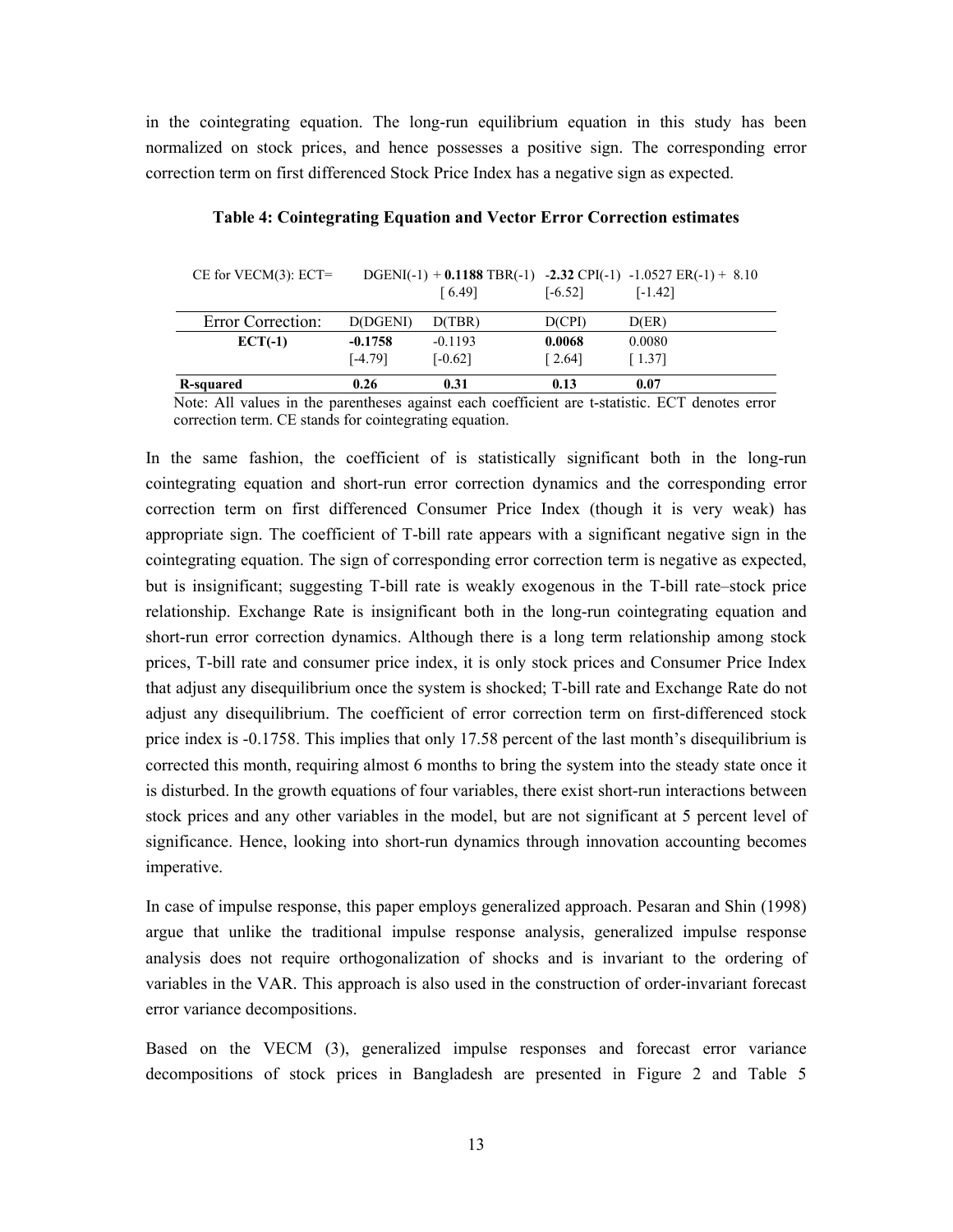respectively. The response of stock prices (DGENI) due to one standard deviation innovation in T-bill rate appears to be negative and very strong. However, the response of stock prices to one standard deviation innovation in Consumer Price Index becomes positive after three months, reaches to its peak in five months and declines thereafter. On the other hand, the response of stock prices to the innovation in exchange rate (BDT against USD) seems to be negative, but very weak.



**Figure 2: Generalized impulse Response of Stock Price (DGENI)**

While impulse responses are useful in assessing the signs and magnitudes of responses to specific shocks, the variance decomposition analysis provides an important insight into the relative importance of each variable in the system. Table 5 shows the share of the forecast error variance of stock prices (DGENI) for different forecast horizon that can be attributed to different variables included in this system.

The share of the forecast error variance of stock prices (DGENI) due to its own shock declines gradually as forecast horizon increases, while the share of interest rate (T-bill rate) and consumer price shock increases as forecast horizon increases. At six month forecast horizon 80 percent of the forecast error variance of stock prices (DGENI) is account for its own shock, but at one year forecast horizon it decreases to 41 percent. At this horizon, interest rate shock is the most important source of the variability of stock prices (53 percent). The share of consumer price shock to the forecast error variance of stock prices (DGENI) increases up to 5 percent at eight month forecast horizon, while the contribution of exchange rate remains very small at any forecast horizon. These results further strengthen the previous results of VEC.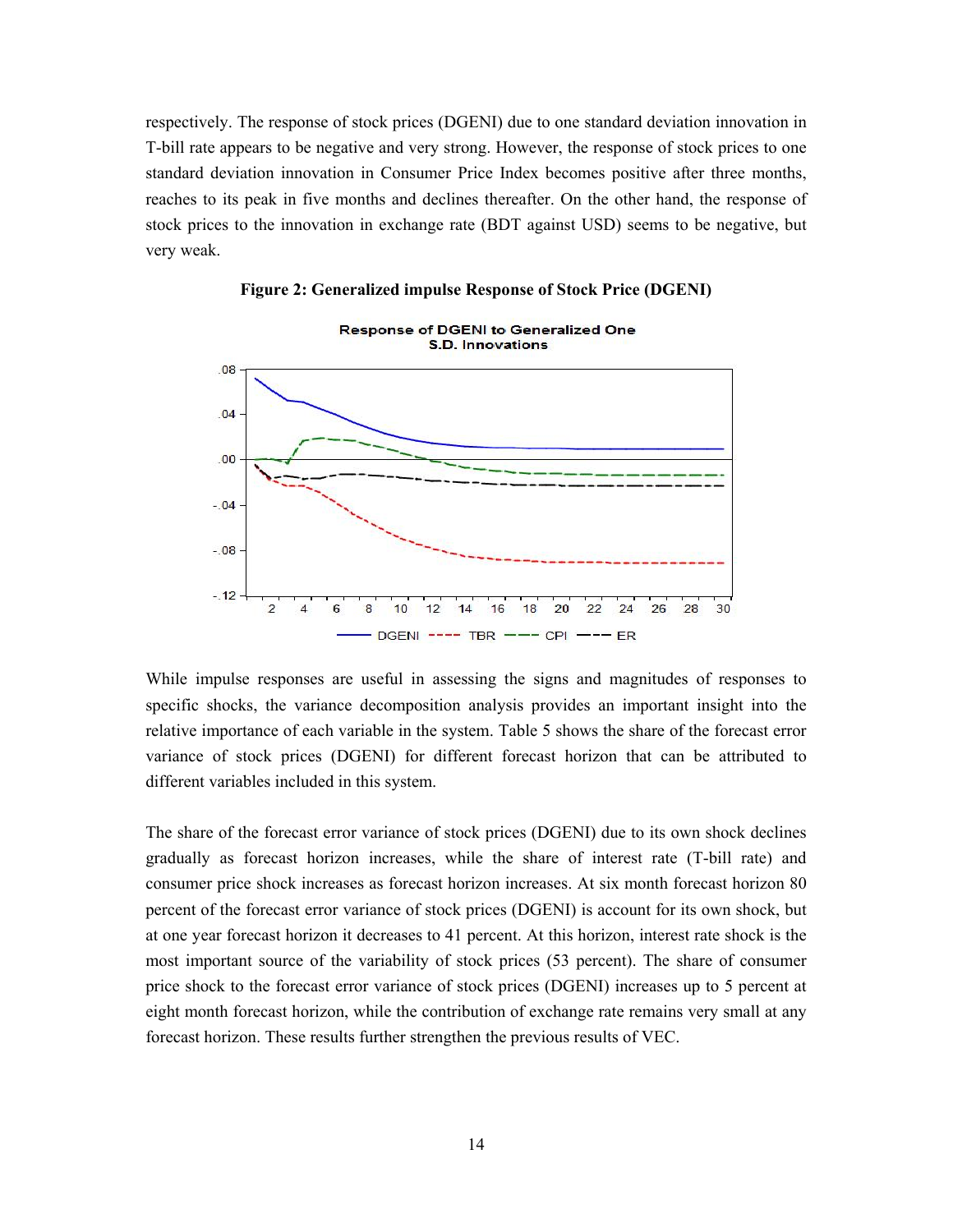|                       |       | Variance Decomposition of LDGENI: |            |             |            |
|-----------------------|-------|-----------------------------------|------------|-------------|------------|
| Period                | S.E.  | <b>LDGENI</b>                     | <b>TBR</b> | <b>LCPI</b> | <b>LER</b> |
|                       | 0.071 | 100.00                            | 0.00       | 0.00        | 0.00       |
| $\mathcal{D}_{\cdot}$ | 0.097 | 96.53                             | 2.00       | 0.01        | 1.47       |
| 3                     | 0.112 | 93.47                             | 4.63       | 0.11        | 1.79       |
| 4                     | 0.127 | 89.38                             | 5.98       | 2.03        | 2.62       |
| 5                     | 0.139 | 84.80                             | 8.53       | 3.67        | 3.00       |
| 6                     | 0.150 | 79.61                             | 12.80      | 4.65        | 2.94       |
| 7                     | 0.161 | 73.25                             | 18.73      | 5.24        | 2.78       |
| 8                     | 0.173 | 66.38                             | 25.70      | 5.29        | 2.63       |
| 9                     | 0.186 | 59.39                             | 33.16      | 4.97        | 2.48       |
| 10                    | 0.199 | 52.72                             | 40.49      | 4.46        | 2.33       |
| 11                    | 0.214 | 46.65                             | 47.22      | 3.91        | 2.21       |
| 12                    | 0.228 | 41.34                             | 53.13      | 3.43        | 2.11       |

**Table 5: Generalized Forecast Error Variance Decomposition of (DGENI)** 

#### **VI. Conclusion**

This paper is an attempt to estimate the responses of stock prices to monetary policy changes, exchange rate movements and domestic inflation in Bangladesh for the period July 1999-June 2012. To measure the monetary policy changes we use three alternative variables namely broad money, reserve money and 91-day treasury bill rate. In this study we adopt the widely used Johansen approach to cointegration along with VEC model to unveil both long-run and shortrun relationship among the above mentioned variables. If we consider 91-day treasury bill rate as a monetary policy variable instead of broad money or reserve money, we find existence of a cointegrating relationship among the variables.The cointegrating equation shows a significant long-run relationship between stock prices, T-bill rate and Consumer Price Index which is theoretically consistent. However, the relationship between Exchange Rate and Stock Prices is not significant at the 5 percent level. This may be due to very limited foreign portfolio investment in the capital market of Bangladesh and that profits of exporting domestic firms are inelastic to exchange rate movement. The positive significant relationship between consumer price index and stock price index for the period of study indicates the presence of wealth effect of stock prices. Higher stock prices increase the wealth of households, prompting consumers to spend more which in turn influences inflation. Although there is a long term relationship among stock prices, T-bill and consumer price index, it is only stock prices and consumer price index that adjust any disequilibrium once the system is shocked; T-bill rate and exchange rate do not adjust any disequilibrium. When we use broad money  $(M2)$  or reserve money  $(RM)$  as a monetary policy variable, no cointegration and hence no long-run relationship among the variables is found. If there is a robust relationship between monetary policy and stock prices,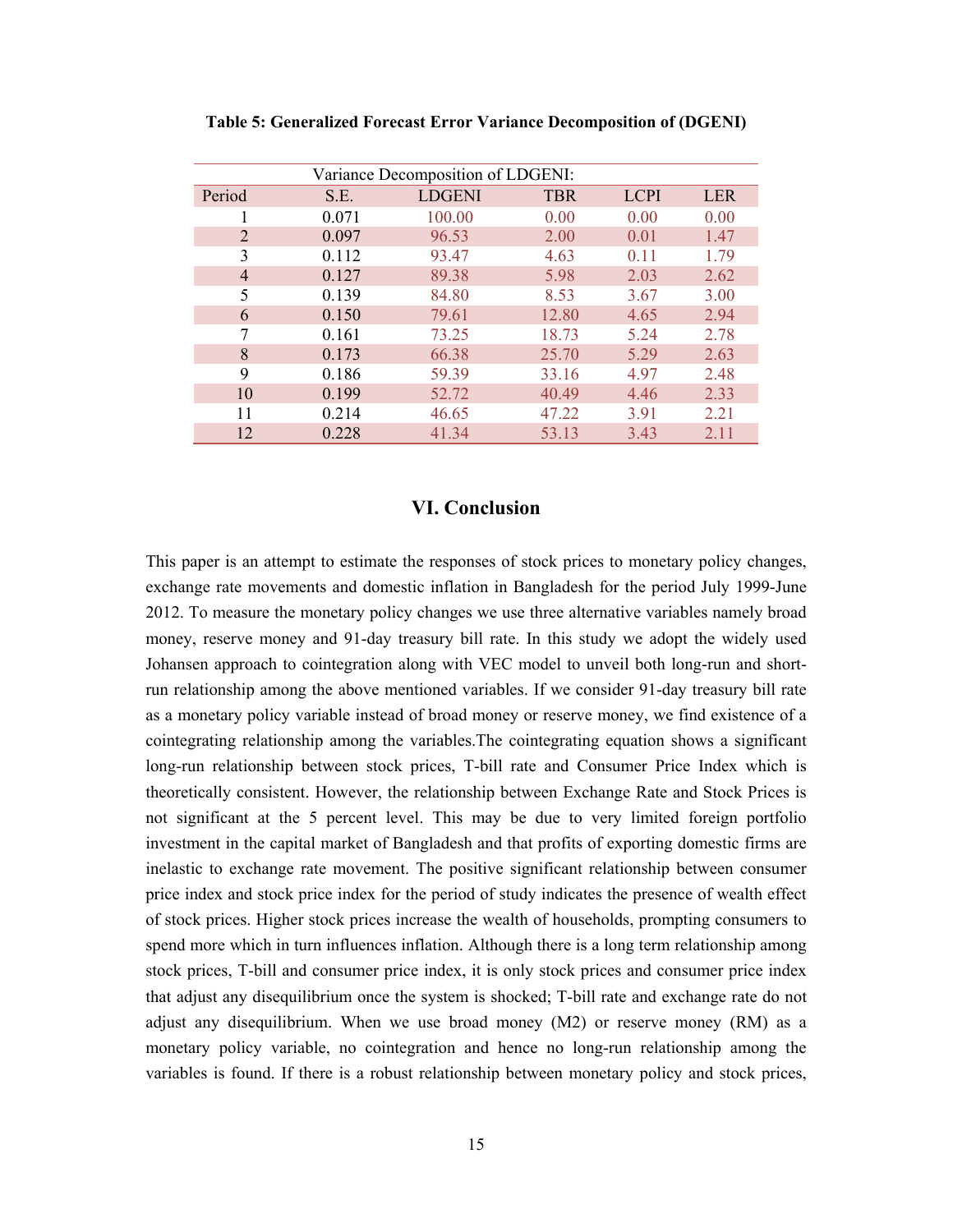the empirical results for the three alternative monetary policy variables are expected to be found in the same line. In this study we find that stock price has a negative relationship with treasury bill rate, but no long-run relationship with broad money or reserve money. Against this backdrop, the results of this paper, however, remain inconclusive particularly in respect of the relationship between monetary policy and stock prices at least for the 1999-2012 sample period.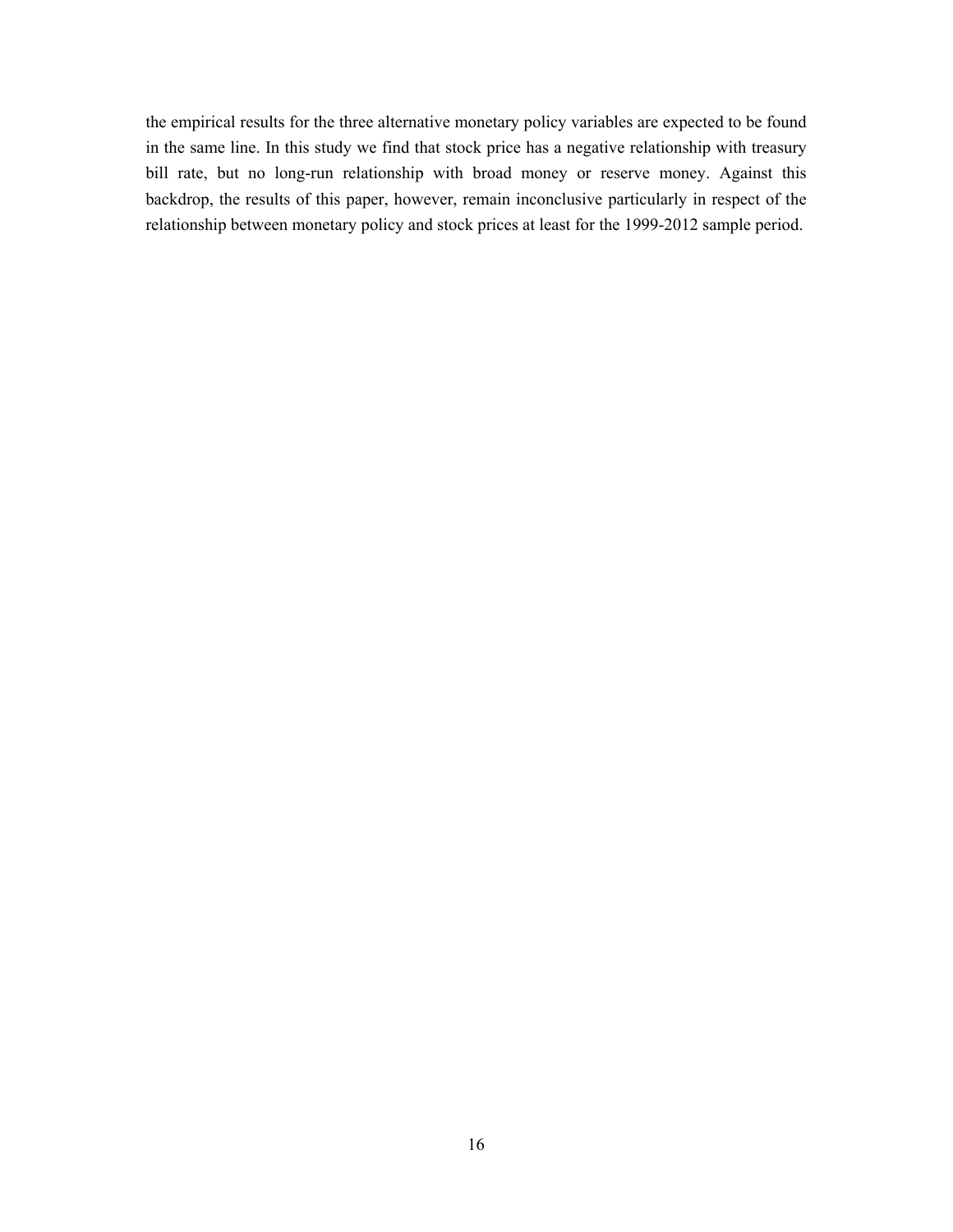#### **References:**

Agrawal, G., Srivastav, A. K., & Srivastava, A. (2010). A Study of Exchange Rates Movement and Stock Market Volatility. *International Journal of Business and Management* , Vol. 5, No. 12.

Ahmed, M. K., Akhtaruzzaman, M., & Barua, S. (2007). *Effects of Monetary Policy on Price Formation of Financial Assets:A Test for Bangladesh.* Working Paper Series No: WP 0703, Policy Analysis Unit, Bangladesh Bank, Dhaka.

Banerjee, P. K., & Adhikary, B. K. (2009). Dynamic Effects of Changes in Interest Rates and Exchange Rates on the Stock Market Return in Bangladesh. *Ritsumeikan Journal of Asia Pacific Studies* , Pp 119-133.

Bangladesh Bank (2005). *Monetary Policy Review*, Vol. 1, No. 1, Bangladesh Bank.

Bernanke, B. S., & Kuttner, K. N. (2005). What Explains the Stock Market's Reaction to Federal Reserve Policy? *The Journal of Finance* , vol. 60(3), Pp 1221-1257.

Bjørnland, H. C., & Leitemo, K. (2008). *Identifying the Interdependence between US Monetary Policy and the Stock Market.* Oslo: Working Paper ANO 2008/4, Economics Department, Norges Bank.

Branson, W. H. (1983). Macroeconomic Determinants of Real Exchange Rates. In R. J. Herring, *Managing Foreign Exchange Risk.* MA: Cambridge University Press.

Chami, R., Cosimano, T. F., & Fullenkamp, C. (1999). *The Stock Market Channel of Monetary Policy.* IMF Working Paper No. 99/22.

Choi, I., & Chung, B. S. (1995). Sampling frequency and the power of tests for a unit root: A simulation study. *Economics Letters* , Volume 49, Issue 2, Pp 131–136.

Cooper, R. V. (1974). Efficient Capital Markets and the Quantity Theory of Money . *Journal of Finance* , Volume 29, Issue 3, Pp 887-908.

Dhaka Stock Exchange. *Monthly Review* (Various issues), Dhaka Stock Exchange.

Dickey, D. A., & Fuller, W. A. (1979). Distribution of the Estimates for Autoregressive Time Series with a Unit Root. *Journal of the American Statistical Association* , Vol.47, Issue 366, Pp 427-431.

Dickey, D. A., & Fuller, W. A. (1981). Likelihood Ratio Statistics for Autoregressive Time Series with a Unit Root. *Econometrica* , Vol. 49, No. 4, .

Dornbusch, R., & Fischer, S. (1980). Exchange Rates and the Current Accountr. *American Economic Review* , vol. 70(5), Pp 960-71, December.

Enders, W. (2010). *Applied Econometric Time series 3ed.* Wiley.

Fisher, I. (1930). *The Theory of Interest: As Determined by Impatience to Spend Income and Opportunity to Invest It .* The Macmillan Company.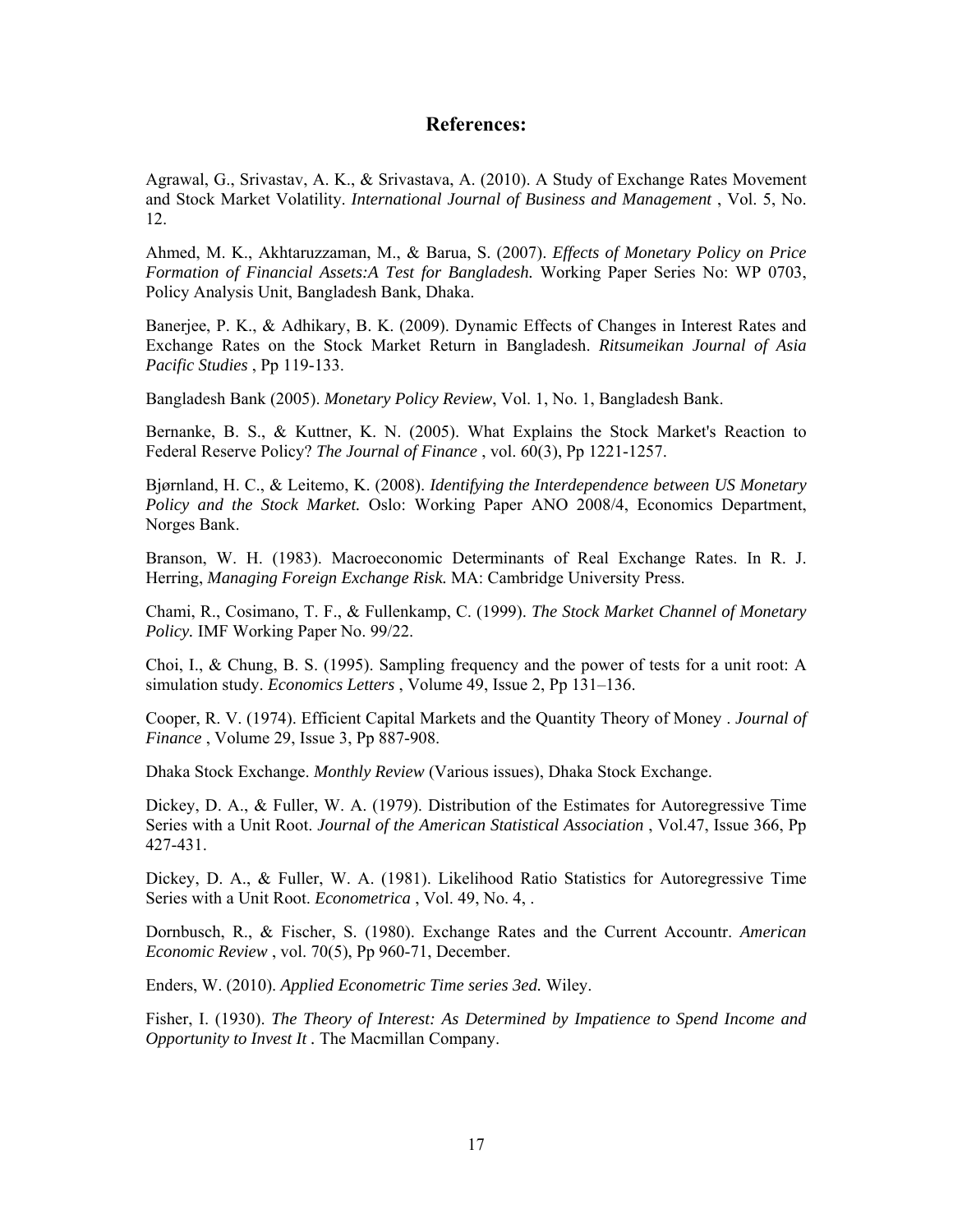Frankel, J. (1983). Monetary and Portfolio-Balance Models of Exchange Rate Determination. In J. Bhandari, & B. Putnam, *Economic Interdependence and Flexible Exchange Rates* (pp. 84- 114). Cambridge, MA: MIT Press.

Hafer, R. W. (1986, March). The Response of Stock Prices to Changes in Weekly Money and the Discount Rate. *Federal Reserve Bank of St. Louis Review* , Pp 5-14.

Hasan, A., & Javed, M. T. (2009). An Empirical Investigation of the Causal Relationship among Monetary Variables and Equity Market Returns. *The Lahore Journal of Economics* , Vol. 14, No. 1, Pp. 115-137 .

Homa, K. E., & Jaffee, D. M. (1971). The Supply of Money and Common Stock Prices. *The Journal of Finance* , Vol. 26, Iss. 5, Pp 1045-1066. http://www.ibimapublishing.com/journals/CIBIMA/2012/348337/348337.html.

Ibrahim, M. H., & Aziz, H. (2003). Macroeconomic Variables and the Malaysian Equity Market. *Journal of Economic Studies* , Vol. 30 Iss. 1, Pp.6 - 27.

Ioannidis, C., & Kontonikas, A. (2008). The Impact of Monetary Policy on Stock Prices. *Journal of Policy Modeling* , vol.30 (1), Pp. 33-53.

Johansen, S. (1988). Statistical analysis of cointegration vectors . *Journal of Economic Dynamics and Control* , Volume 12, Issues 2–3, Pp 231–254.

Johansen, S., & Juselius, K. (1990). Maximum likelihood estimation and inference on cointegration with application to the demand for money . *Oxford Bulletin of Economics and Statistics* , Volume 52, Issue 2 ,Pp169–210.

Keran, M. W. (1971, January). Expectations, money and the stock market. *Federal Reserve Bank of St. Louis Review* , Pp 16-31.

Maddala, G. S., & Kim, I.-M. (1998). *Unit Roots, Cointegration, and Structural Change.* Cambridge University Press.

Mishra, A. K. (2004). Stock Market and Foreign Exchange Market in India: Are they Related? *South Asia Economic Journal* , Vol.5, No.2, Pp 209-232.

Mukherjee, T. K., & Naka, A. (1995). Dynamic Relations between Macroeconomic Variables and the Japanese Stock Market: An Application of a Vector Error Correction Model. *Journal of Financial Research* , Vol. 18, No. 2, Pp 223-37.

Nasseh, A., & Strauss, J. (2000). Stock prices and domestic and international macroeconomic activity: a cointegration approach. *The Quarterly Review of Economics and Finance.* , Vol. 40, Iss. 2, Pp 229-245.

Neri, S. (2004). *Monetary Policy and Stock Prices: Theory and Evidence.* Economic Research Department, Bank of Italy.

Pesaran, B., & Pesaran, M. H. (2009). *Time Series Econometrics using Microfit 5.0.* Oxford University Press.

Pesaran, H. H., & Shin, Y. (1998). Generalized impulse response analysis in linear multivariate models. *Economics Letters* , Vol. 58, Pp. 17-29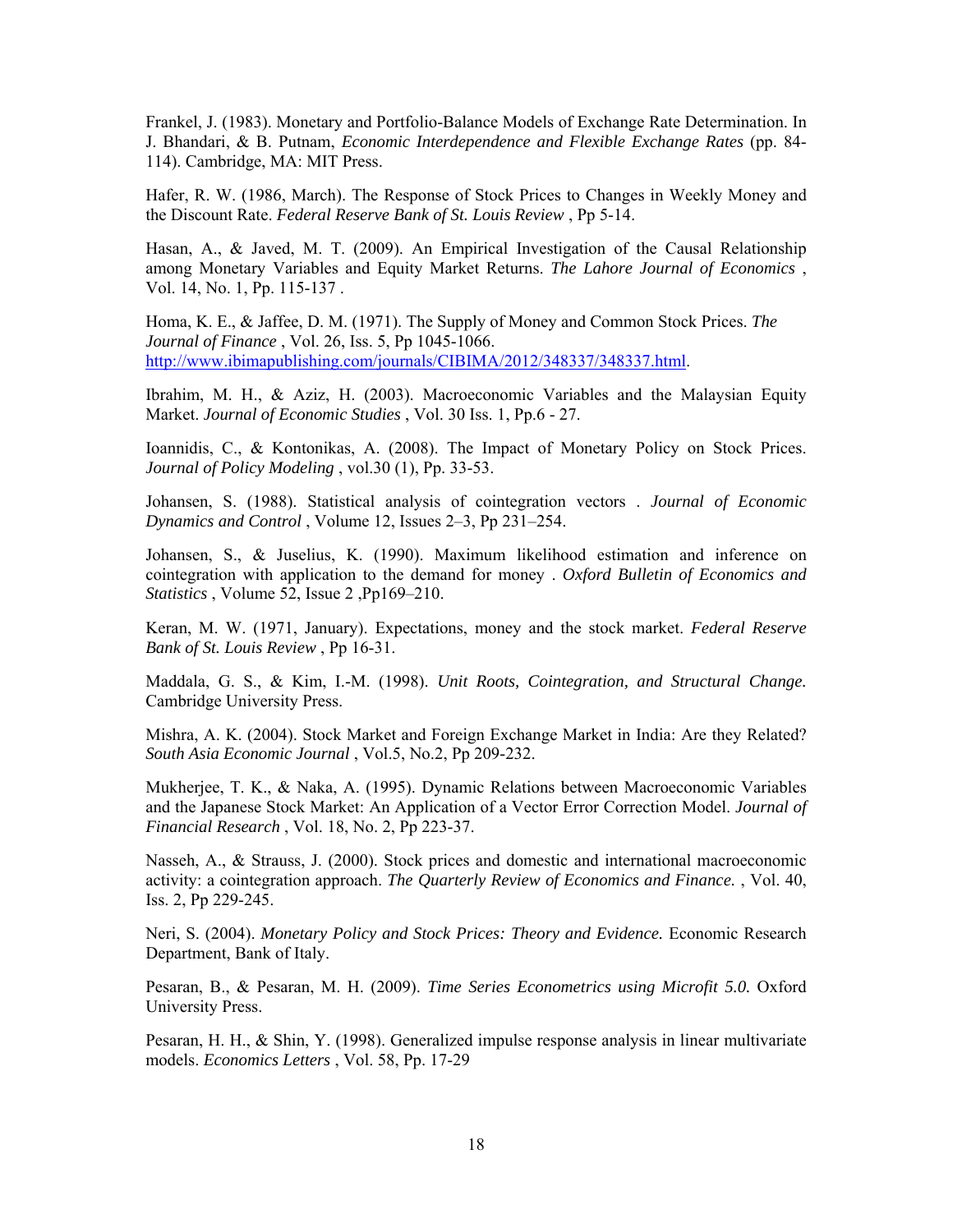Phillips, P. C., & Perron, P. (1988). Testing for a Unit Root in Time Series Regression. *Biometrica* , Vol.75(2), Pp 335-46.

Quadir, M. M. (2012). The Effect of Macroeconomic Variables On Stock Returns on Dhaka Stock Exchange. *International Journal of Economics and Financial Issues* , Vol. 2, No. 4, pp 480-487.

Rahman, M. L., & Uddin, J. (2009). Dynamic Relationship between Stock Prices and Exchange Rates: Evidence from Three South Asian Countries. *International Business Research* , Vol 2, No 2 , Pp 167-174.

Rapach, D. E. (2001). Macro Shocks and Real Stock Prices. *Journal of Economics and Business*, Vol 53, No 1, Pp 5-26.

Ratanapakorn, O., & Sharma, S. C. (2007). Dynamic analysis between the US stock returns and the macroeconomic variables. *Applied Financial Economics* , vol. 17, issue 5, Pp 369-377.

Rozeff, M. S. (1974). Money and Stock Prices. *Journal of Financial Economics* , Vol. 1

Sprinkel, B. W. (1971). *Money and markets; a monetarist view.* Homewood: R. D. Irwin.

Stoica, O., & Diacona u, D.-E. (2012). Monetary Policy and Stock Markets: Evidence from EU Countries. *Communications of the IBIMA* , Volume 2012 (2012), Article ID 348337, DOI: 10.5171/2012.348337

Tobin, J. (1969). A General Equilibrium Approach to Monetary Theory. *Journal of Money, Credit and Banking* , vol. 1, issue 1, Pp 15-29 .

Tsoukalas, D. (2003). Macroeconomic factors and stock prices in the emerging Cypriot equity market. *Managerial Finance* , Vol. 29 Iss: 4, Pp.87 - 92.

Williams, J. B. (1938). *The Theory of Investment Value Cambridge.* Harvard University Press.

Wu, Y. (2001). Exchange rates, stock prices, and money markets: evidence from Singapore. *Journal of Asian Economics* , vol. 12, issue 3, Pp 445-458 .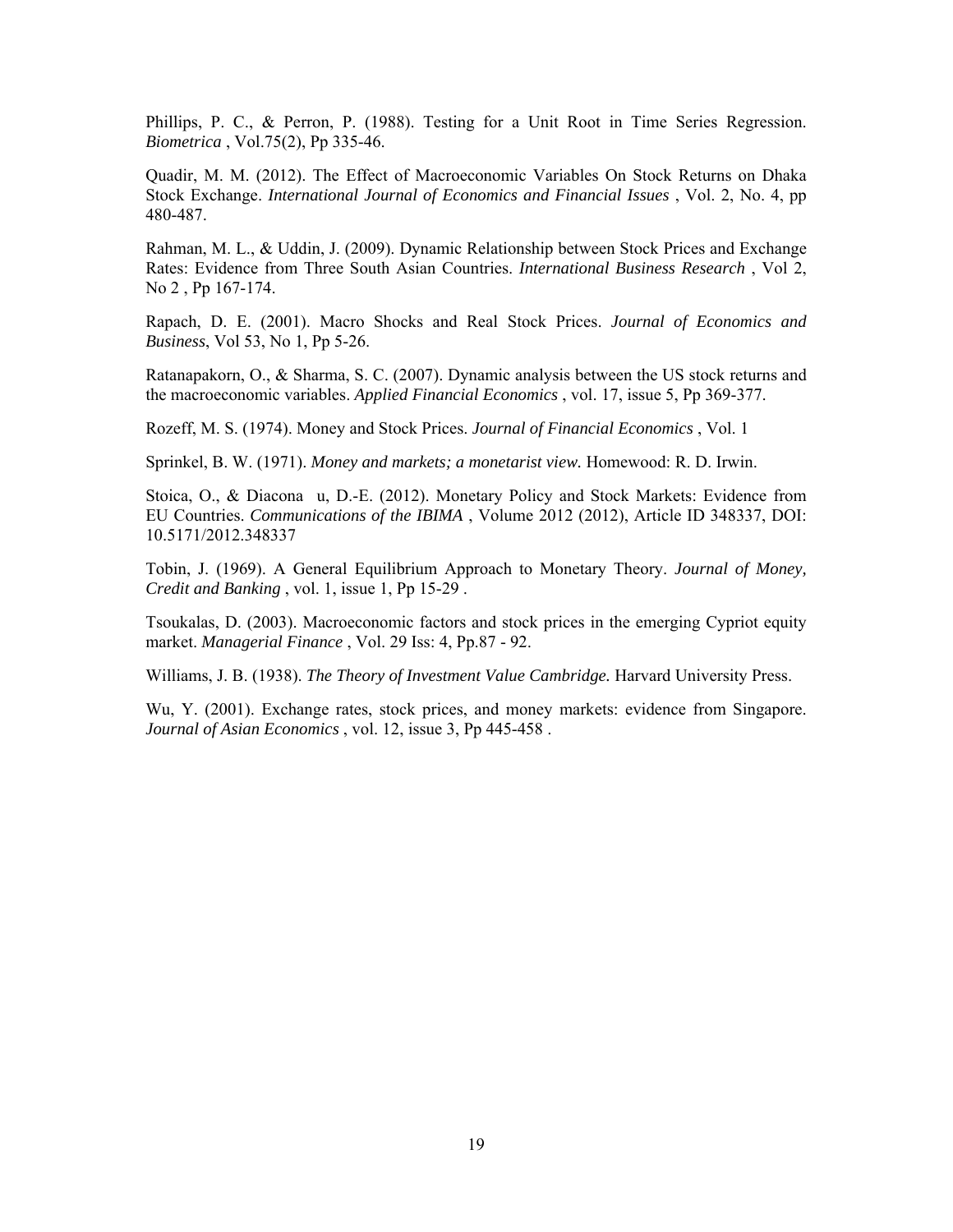# **Appendix**









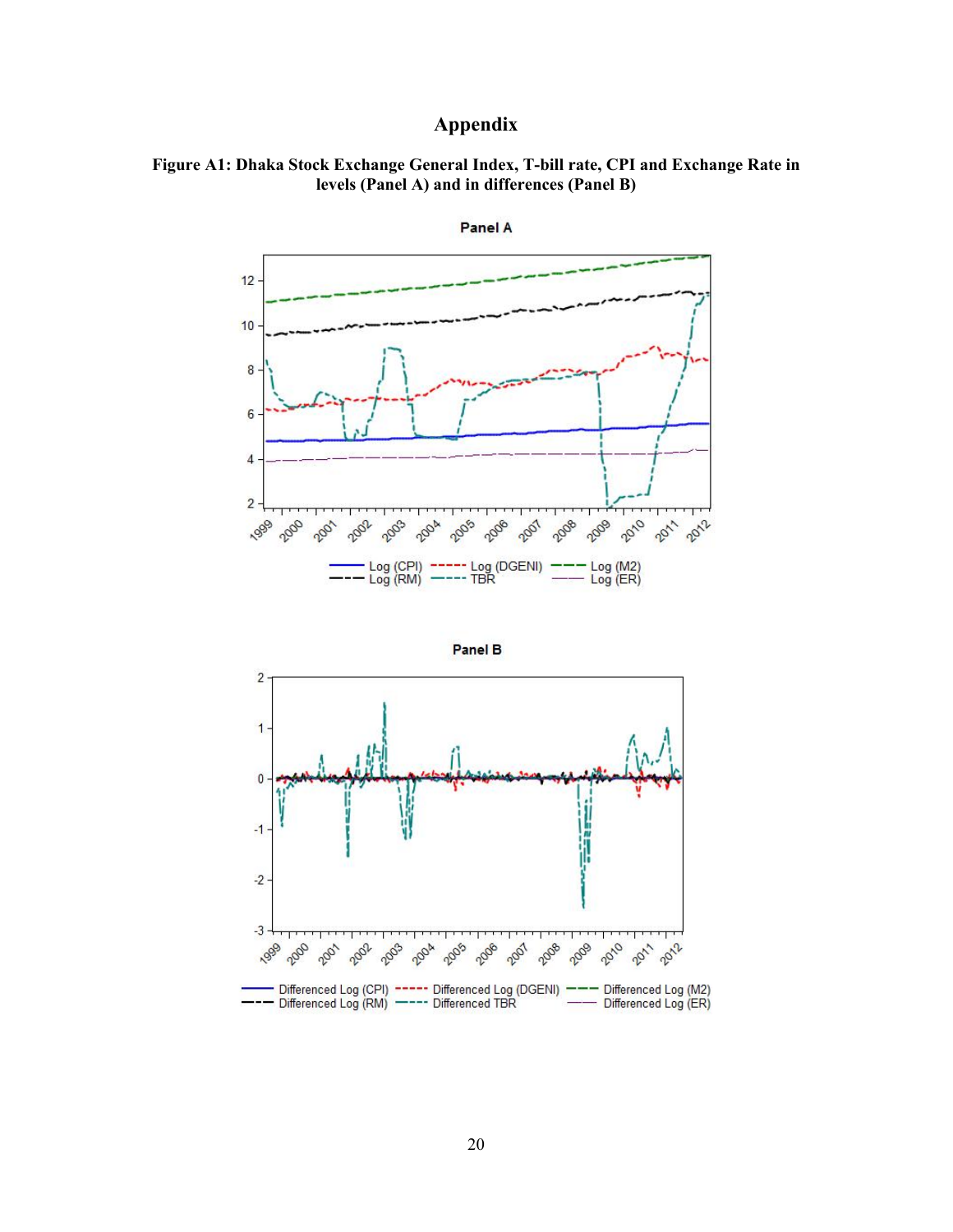|                                   |                 |                 | VAR"           |               |             |           |
|-----------------------------------|-----------------|-----------------|----------------|---------------|-------------|-----------|
|                                   |                 |                 | $\lambda$ Stat | Critical      | Probability | No. of CE |
|                                   |                 |                 |                | <b>Values</b> |             |           |
| $\lambda$ <sub>trace</sub> tests: |                 |                 |                |               |             |           |
|                                   | $H_0: r=0$      | $H_A: r > 0$    | 48.08          | 47.86         | 0.05        |           |
|                                   | $H_0: r \leq 1$ | $H_A: r > 1$    | 23.59          | 29.80         | 0.22        | 0         |
| $\lambda$ <sub>max</sub> tests:   |                 |                 |                |               |             |           |
|                                   | $H_0: r=0$      | $H_A$ : $r = 1$ | 24.50          | 27.58         | 0.12        | 0         |
|                                   | $H_0: r=1$      | $H_A: r = 2$    | 13.49          | 21.13         | 0.41        | 0         |

**Table A1: Johansen cointegration tests for the variables-DGENI, M2, CPI & ER** 

| Panel A: 1 lag in VAR and option "intercept (no trend) in cointegrating equation and in |  |  |
|-----------------------------------------------------------------------------------------|--|--|
|                                                                                         |  |  |

| Panel B: 1 lag in VAR and option "intercept and trend in cointegrating equation and no |                   |  |  |
|----------------------------------------------------------------------------------------|-------------------|--|--|
|                                                                                        | intercept in VAR" |  |  |

|                                 |                               |                                 | $\lambda$ Stat | Critical<br><b>Values</b> | Probability  | No. of CE            |
|---------------------------------|-------------------------------|---------------------------------|----------------|---------------------------|--------------|----------------------|
| $\lambda$ trace tests:          | $H_0: r=0$<br>$H_0: r \leq 1$ | $H_A: r > 0$<br>$H_A: r > 1$    | 56.01<br>29.54 | 63.88<br>42.92            | 0.19<br>0.53 | $\theta$<br>$\Omega$ |
| $\lambda$ <sub>max</sub> tests: | $H_0: r=0$<br>$H_0: r=1$      | $H_A$ : $r = 1$<br>$H_A: r = 2$ | 26.46<br>13.50 | 32.12<br>25.82            | 0.21<br>0.76 | $\Omega$             |

**Panel C: 2 lag in VAR and option "intercept (no trend) in cointegrating equation and in** 

|                                   |                             |                 | VAR"           |               |             |           |
|-----------------------------------|-----------------------------|-----------------|----------------|---------------|-------------|-----------|
|                                   |                             |                 | $\lambda$ Stat | Critical      | Probability | No. of CE |
|                                   |                             |                 |                | <b>Values</b> |             |           |
| $\lambda$ <sub>trace</sub> tests: |                             |                 |                |               |             |           |
|                                   | $H_0: r=0$                  | $H_A: r > 0$    | 42.96          | 47.86         | 0.13        |           |
|                                   | H <sub>0</sub> : $r \leq 1$ | $H_A: r > 1$    | 23.07          | 29.80         | 0.24        |           |
| $\lambda$ <sub>max</sub> tests:   |                             |                 |                |               |             |           |
|                                   | $H_0: r=0$                  | $H_A$ : $r = 1$ | 19.89          | 27.58         | 0.35        |           |
|                                   | $H_0: r=1$                  | $H_A: r = 2$    | 14.44          | 21.13         | 0.33        |           |

**Panel D: 2 lag in VAR and option"intercept and trend in cointegrating equation and no intercept in VAR"** 

|                                 |                               |                                    | $\lambda$ Stat | Critical<br><b>Values</b> | <b>Probability</b> | No. of CE     |
|---------------------------------|-------------------------------|------------------------------------|----------------|---------------------------|--------------------|---------------|
| $\lambda$ trace tests:          | $H_0: r=0$<br>$H_0: r \leq 1$ | $H_A: r > 0$<br>$H_A: r > 1$       | 52.30<br>30.29 | 63.88<br>42.92            | 0.32<br>0.49       |               |
| $\lambda$ <sub>max</sub> tests: | $H_0: r=0$<br>$H_0: r=1$      | $H_A$ : $r = 1$<br>$H_A$ : $r = 2$ | 22.01<br>14.44 | 32.12<br>25.82            | 0.49<br>0.68       | 0<br>$\theta$ |

Note: The  $\lambda_{\text{trace}}$  and  $\lambda_{\text{max}}$  are calculated as per Johansen (1988) and Johansen and Juselius (1990). P-values are calculated as per MacKinnon et al. (1999). Critical values reported here are for the 5 percent significance level. CE stands for cointegrating equation. r stands for the rank of the matrix, which denotes the number of the CE between the variables.  $H_0$  and  $H_A$  denote the null and alternative hypotheses, respectively.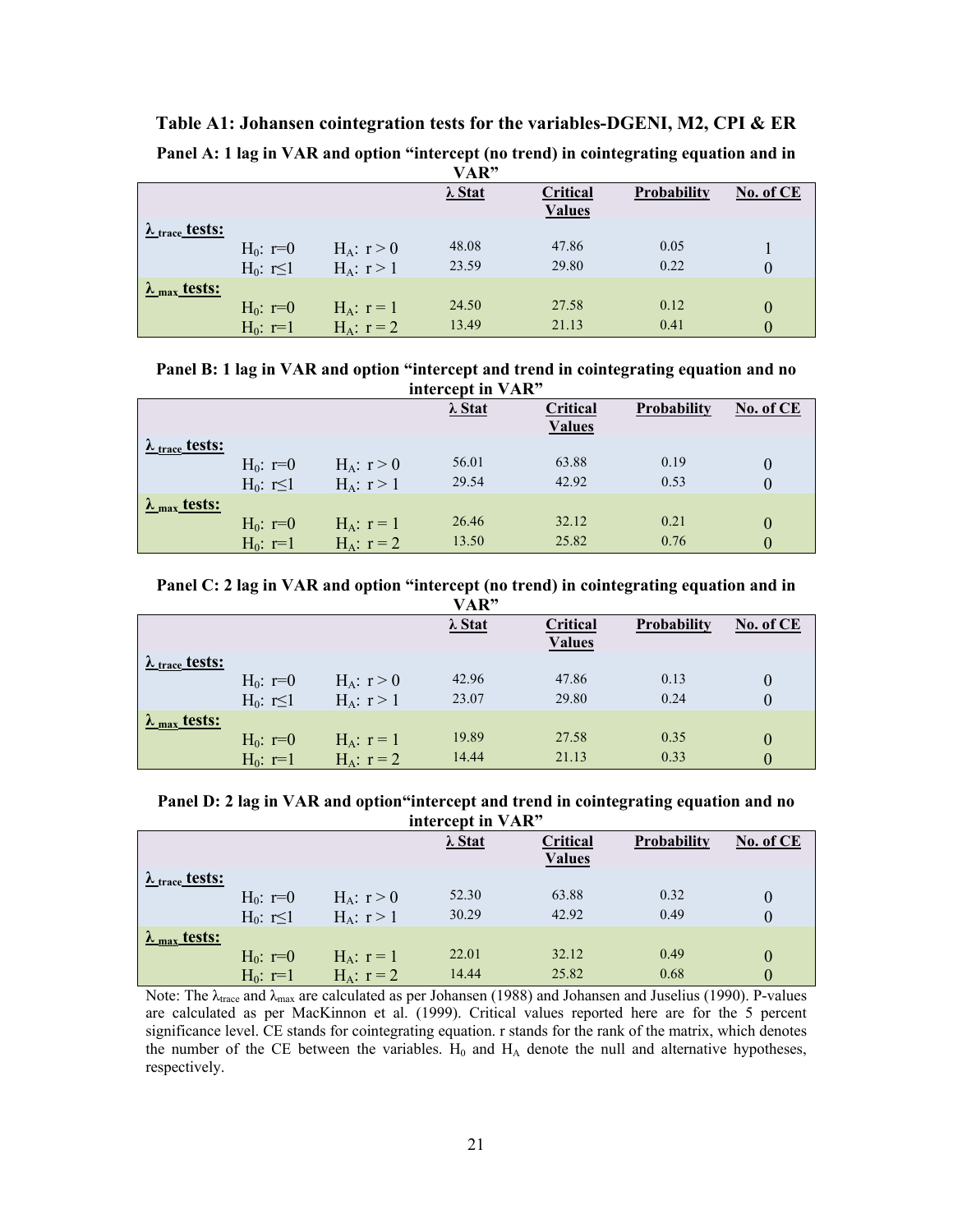|                                   |                 |                 | VAR"           |               |             |                |
|-----------------------------------|-----------------|-----------------|----------------|---------------|-------------|----------------|
|                                   |                 |                 | $\lambda$ Stat | Critical      | Probability | No. of CE      |
|                                   |                 |                 |                | <b>Values</b> |             |                |
| $\lambda$ <sub>trace</sub> tests: |                 |                 |                |               |             |                |
|                                   | $H_0: r=0$      | $H_A: r > 0$    | 34.25          | 47.86         | 0.49        | 0              |
|                                   | $H_0: r \leq 1$ | $H_A: r > 1$    | 15.41          | 29.80         | 0.75        | $\overline{0}$ |
| $\lambda$ <sub>max</sub> tests:   |                 |                 |                |               |             |                |
|                                   | $H_0: r=0$      | $H_A$ : $r = 1$ | 18.84          | 27.58         | 0.43        | 0              |
|                                   | $H_0$ : r=1     | $H_A: r = 2$    | 9.46           | 21.13         | 0.79        | 0              |

**Table A2: Johansen cointegration tests for the variables-DGENI, RM, CPI & ER** 

|  |  |  |  |  |  | Panel A: 1 lag in VAR and option "intercept (no trend) in cointegrating equation and in |
|--|--|--|--|--|--|-----------------------------------------------------------------------------------------|
|--|--|--|--|--|--|-----------------------------------------------------------------------------------------|

|  | Panel B: 1 lag in VAR and option "intercept and trend in cointegrating equation and no                                                                                                                                                                                                                              |  |
|--|---------------------------------------------------------------------------------------------------------------------------------------------------------------------------------------------------------------------------------------------------------------------------------------------------------------------|--|
|  | $\frac{1}{2}$ $\frac{1}{2}$ $\frac{1}{2}$ $\frac{1}{2}$ $\frac{1}{2}$ $\frac{1}{2}$ $\frac{1}{2}$ $\frac{1}{2}$ $\frac{1}{2}$ $\frac{1}{2}$ $\frac{1}{2}$ $\frac{1}{2}$ $\frac{1}{2}$ $\frac{1}{2}$ $\frac{1}{2}$ $\frac{1}{2}$ $\frac{1}{2}$ $\frac{1}{2}$ $\frac{1}{2}$ $\frac{1}{2}$ $\frac{1}{2}$ $\frac{1}{2}$ |  |

| intercept in VAR"               |                 |                 |                |               |                    |           |  |  |
|---------------------------------|-----------------|-----------------|----------------|---------------|--------------------|-----------|--|--|
|                                 |                 |                 | $\lambda$ Stat | Critical      | <b>Probability</b> | No. of CE |  |  |
|                                 |                 |                 |                | <b>Values</b> |                    |           |  |  |
| $\lambda$ trace tests:          |                 |                 |                |               |                    |           |  |  |
|                                 | $H_0: r=0$      | $H_A: r > 0$    | 45.96          | 63.88         | 0.60               | $\theta$  |  |  |
|                                 | $H_0: r \leq 1$ | $H_A: r > 1$    | 27.10          | 42.92         | 0.68               | $\theta$  |  |  |
| $\lambda$ <sub>max</sub> tests: |                 |                 |                |               |                    |           |  |  |
|                                 | $H_0: r=0$      | $H_A$ : $r = 1$ | 18.86          | 32.12         | 0.74               | $\theta$  |  |  |
|                                 | $H_0$ : r=1     | $H_A$ : $r = 2$ | 12.34          | 25.82         | 0.85               | 0         |  |  |

**Panel C: 2 lag in VAR and option "intercept (no trend) in cointegrating equation and in VAR"** 

|                                   |                 |                 | $\lambda$ Stat | Critical<br><b>Values</b> | Probability | No. of CE |
|-----------------------------------|-----------------|-----------------|----------------|---------------------------|-------------|-----------|
| $\lambda$ <sub>trace</sub> tests: | $H_0: r=0$      | $H_A: r > 0$    | 34.93          | 47.86                     | 0.45        | $\theta$  |
|                                   | $H_0: r \leq 1$ | $H_A$ : $r > 1$ | 14.98          | 29.80                     | 0.78        | $\theta$  |
| $\lambda$ <sub>max</sub> tests:   | $H_0: r=0$      | $H_A$ : $r = 1$ | 19.95          | 27.58                     | 0.34        | $\theta$  |
|                                   | $H_0: r=1$      | $H_A$ : $r = 2$ | 9.57           | 21.13                     | 0.78        | $\theta$  |

**Panel D: 2 lag in VAR and option"intercept and trend in cointegrating equation and no intercept in VAR"** 

|                                 |                 |                 | $\lambda$ Stat | Critical      | <b>Probability</b> | No. of CE |
|---------------------------------|-----------------|-----------------|----------------|---------------|--------------------|-----------|
|                                 |                 |                 |                | <b>Values</b> |                    |           |
| $\lambda$ trace tests:          |                 |                 |                |               |                    |           |
|                                 | $H_0: r=0$      | $H_A: r > 0$    | 44.01          | 63.88         | 0.69               | $\theta$  |
|                                 | $H_0: r \leq 1$ | $H_A: r > 1$    | 23.94          | 42.92         | 0.84               | 0         |
| $\lambda$ <sub>max</sub> tests: |                 |                 |                |               |                    |           |
|                                 | $H_0: r=0$      | $H_A$ : $r = 1$ | 20.07          | 32.12         | 0.65               | 0         |
|                                 | $H_0: r=1$      | $H_A: r = 2$    | 11.74          | 25.82         | 0.89               | 0         |

Note: The  $\lambda_{\text{trace}}$  and  $\lambda_{\text{max}}$  are calculated as per Johansen (1988) and Johansen and Juselius (1990). P-values are calculated as per MacKinnon et al. (1999). Critical values reported here are for the 5 percent significance level. CE stands for cointegrating equation. r stands for the rank of the matrix, which denotes the number of the CE between the variables.  $H_0$  and  $H_A$  denote the null and alternative hypotheses, respectively.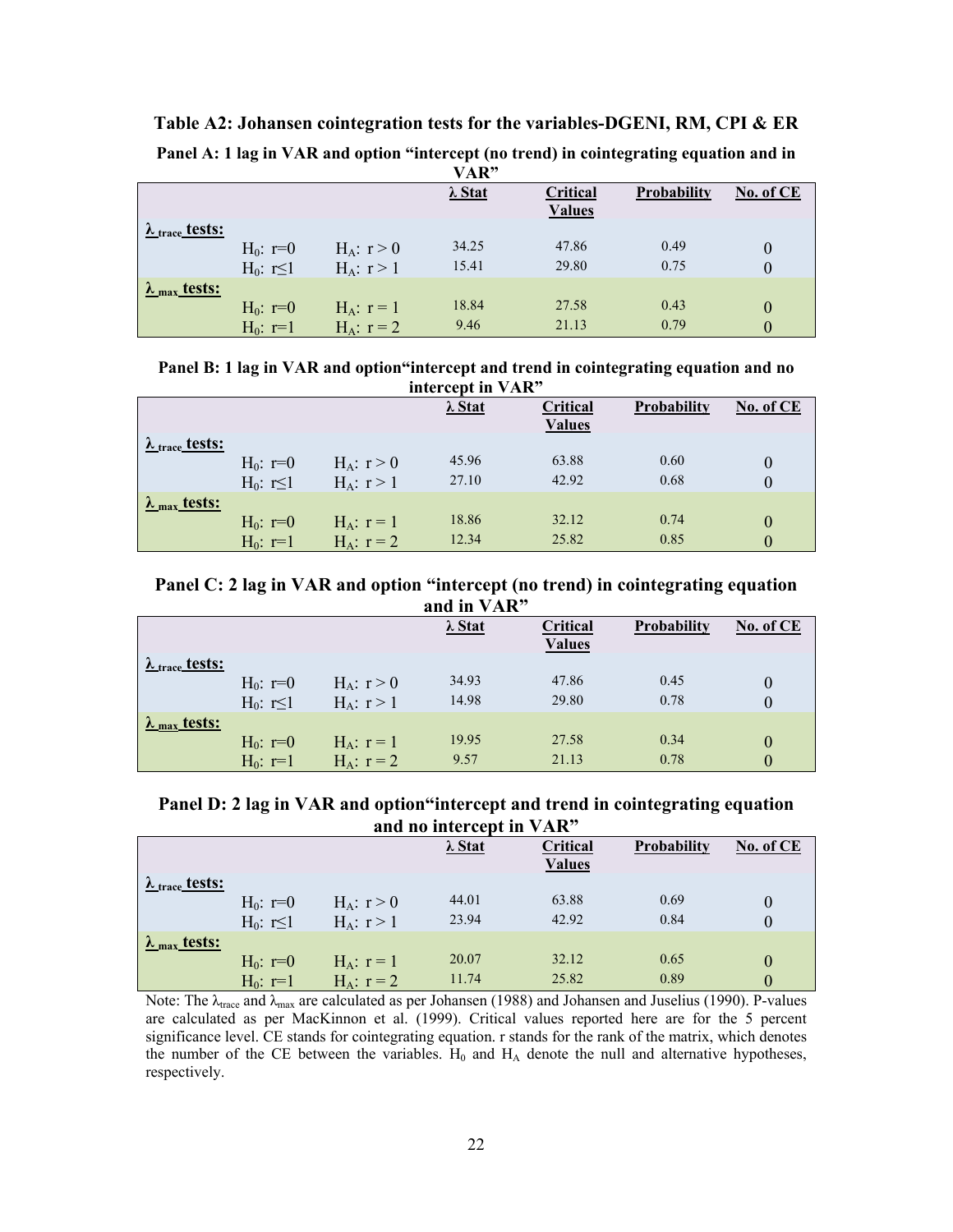| $CE$ for $VECM(3)$ : $ECT=$ | $DGENI(-1)$  | $+$ 0.118755 TBR(-1) | $-2.322151$ CPI( $-1$ ) | $-1.052695$ ER( $-1$ ) + 8.099074 |
|-----------------------------|--------------|----------------------|-------------------------|-----------------------------------|
|                             |              | [6.48821]            | $[-6.51566]$            | $[-1.42356]$                      |
| Error Correction:           | D(DGENI)     | D(TBR)               | D(CPI)                  | D(ER)                             |
| $ECT(-1)$                   | $-0.175796$  | $-0.119340$          | 0.006825                | 0.007983                          |
|                             | $[-4.78605]$ | $[-0.62025]$         | [2.64087]               | [1.37129]                         |
| $D(DGENI(-1))$              | 0.014791     | 0.272354             | 0.009601                | $-0.003652$                       |
|                             | [0.19017]    | [0.66849]            | [1.75456]               | $[-0.29626]$                      |
| $D(DGENI(-2))$              | 0.019754     | 0.561028             | 0.002191                | $-0.012353$                       |
|                             | [0.25166]    | [1.36443]            | [0.39671]               | $[-0.99295]$                      |
| $D(DGENI(-3))$              | 0.119918     | $-0.038049$          | $-0.003325$             | $-0.011901$                       |
|                             | [1.54853]    | $[-0.09380]$         | $[-0.61028]$            | $[-0.96967]$                      |
| $D(TBR(-1))$                | $-0.012267$  | 0.319344             | 0.000297                | $-0.000705$                       |
|                             | $[-0.74840]$ | [3.71919]            | [0.25774]               | $[-0.27124]$                      |
| $D(TBR(-2))$                | 0.008348     | 0.271905             | $-0.001473$             | 0.000174                          |
|                             | [0.49341]    | [3.06816]            | $[-1.23731]$            | [0.06482]                         |
| $D(TBR(-3))$                | 0.032214     | 0.039961             | $-0.001011$             | $-0.001331$                       |
|                             | [1.85962]    | [0.44038]            | $[-0.82947]$            | $[-0.48475]$                      |
| $D(CPI(-1))$                | $-0.030169$  | 6.108173             | 0.172934                | $-0.068584$                       |
|                             | $[-0.02522]$ | [0.97489]            | [2.05497]               | $[-0.36179]$                      |
| $D(CPI(-2))$                | $-1.212883$  | 9.242380             | 0.043390                | 0.032031                          |
|                             | $[-0.99649]$ | [1.44960]            | [0.50669]               | [0.16605]                         |
| $D(CPI(-3))$                | 4.368103     | 0.469284             | 0.020231                | $-0.105371$                       |
|                             | [3.63591]    | [0.07457]            | [0.23935]               | $[-0.55342]$                      |
| $D(ER(-1))$                 | $-1.222822$  | 4.428456             | 0.015911                | 0.132928                          |
|                             | $[-2.26409]$ | [1.56528]            | [0.41871]               | [1.55294]                         |
| $D(ER(-2))$                 | 0.126890     | 1.122093             | 0.014896                | $-0.166800$                       |
|                             | [0.23257]    | [0.39261]            | [0.38804]               | $[-1.92899]$                      |
| $D(ER(-3))$                 | $-0.753755$  | 1.900808             | 0.012922                | 0.028548                          |
|                             | $[-1.37338]$ | [0.66116]            | [0.33465]               | [0.32821]                         |
| $\mathsf C$                 | 0.001085     | $-0.104848$          | 0.003701                | 0.004521                          |
|                             | [0.09122]    | $[-1.68323]$         | [4.42355]               | [2.39891]                         |
| <b>R-squared</b>            | 0.26         | 0.31                 | 0.13                    | 0.07                              |

## **TableA3: Vector Error Correction estimates**

Note: All values in the parentheses against each coefficient are t-statistic. ECT denotes error correction term. CE stands for cointegrating equation.